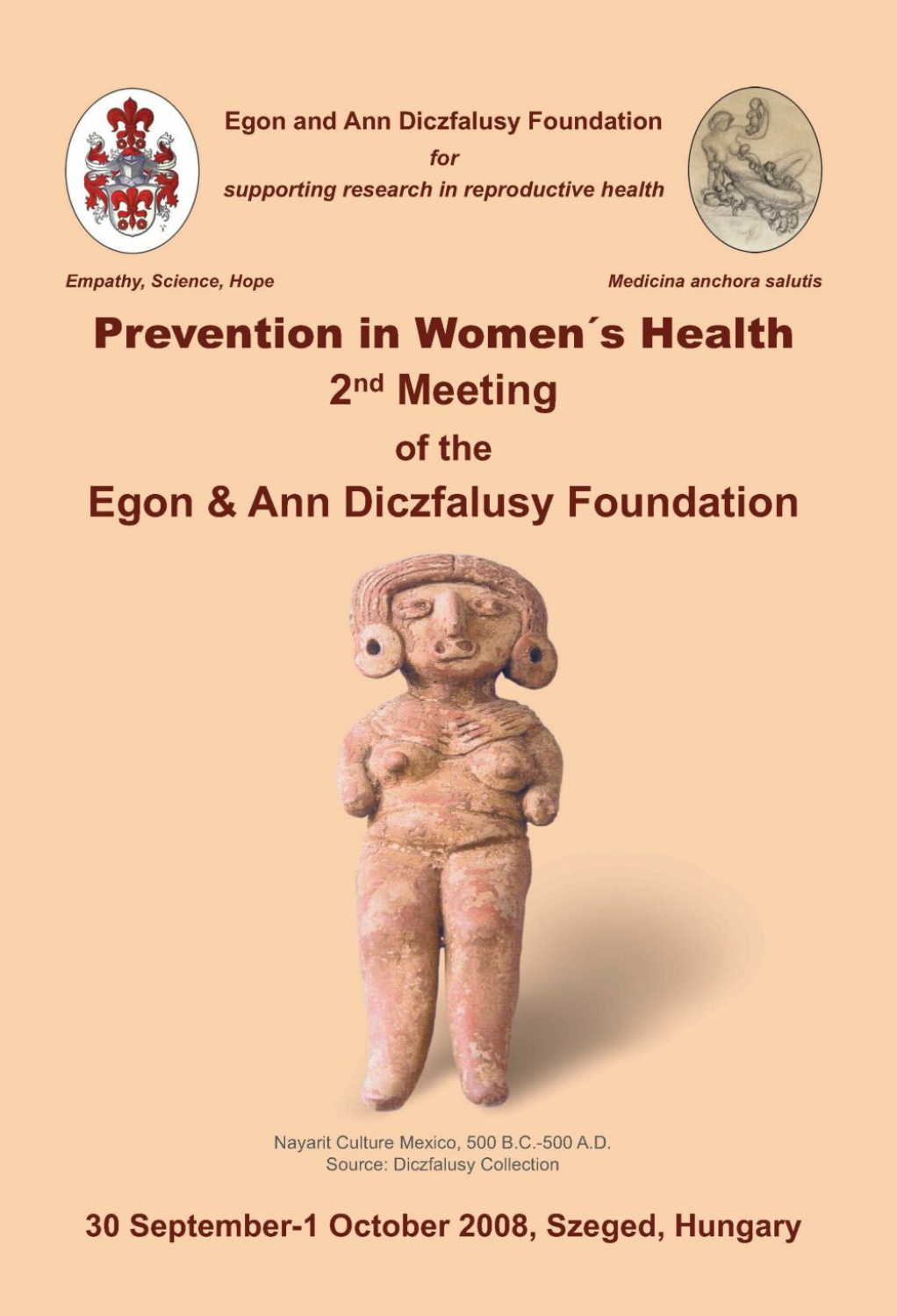# GREETINGS AND WELCOME!

#### *Dear Friends, Colleagues, Ladies and Gentlemen,*

It is a great honour and a particular privilege for us to extend a most cordial welcome to the Second Meeting of the Egon and Ann Diczfalusy Foundation at the University of Szeged. It is also a great pleasure for us to inform you that this event is organized jointly with the Faculty of General Medicine, University of Szeged, Hungary, the Berlin-Brandenburgische Akademie der Wissenschaften (BBAW), Berlin, Germany and the CONRAD Program, Arlington, VA, USA.

In a world of complex and sometimes contradictory realities it is very tempting to escape into the world of dreams. As Kahlil Gibran wrote, "trust the dreams, for in them is hidden the gate to eternity". We were also reminded by Eleanor Roosevelt that "the future belongs to those, who believe in the beauty of their dreams". Our dream is that it is possible for devoted scientists to improve the human condition and that these Meetings may develop into a modest tool to reach this objective.

During the past year we received a great deal of feedback from our colleagues around the world, in general, and from those living in neighbouring countries in particular. We were most pleased to learn that our colleagues from several neighbouring countries share our dreams and objectives and from this year on will collaborate with us.

The present Program is sharply focused on prevention in women's health since there is an enormous need to improve it, not the least in Central and Eastern Europe. We profoundly believe that it is very important to prevent the preventable, protect the dignity of the old and prevent the feminisation of poverty.

It was said by Francis Bacon that "the great end of life is not knowledge but action". We think that both are needed and that increasing knowledge can and should be converted into more meaningful action. Therefore, in collaboration with our colleagues from neighbouring countries, this Foundation started to organize Task Forces to study in our region the different areas in which preventive measures could be improved, and we hope very much that these activities will gain momentum in the coming years. Last but not least, we also believe that in science in general and in medical science in particular "what is past is prologue".

We wish all of you a fruitful meeting and a most pleasant stay in Szeged, Hungary.

Stal, Attila

Professor Attila Pál Professor Egon Dicz President Founder Egon and Ann Diczfalusy Foundation Egon and Ann Diczfalusy Foundation

of the of the of the of the of the of the of the of the of the of the of the of the of the of the of the of the of the of the of the of the of the of the of the of the of the of the of the of the of the of the of the of th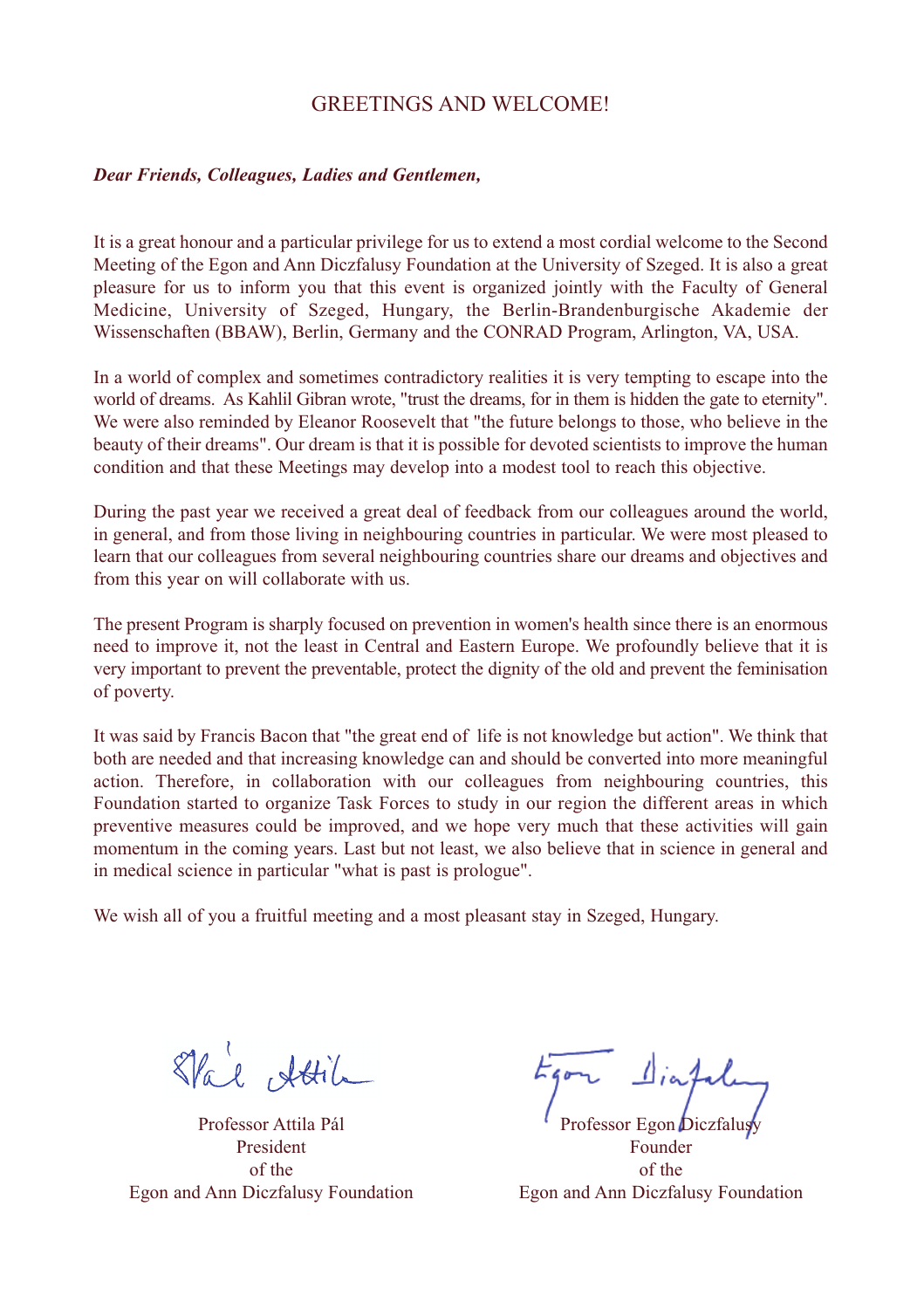# **30th September 2008 (Tuesday)**

## **Venue: Hotel Novotel Szeged\*\*\*\* Maros utca 1. H-6721 Szeged, Hungary**

- 14:30 15:10 **Welcoming** Professor Attila Pál, President of the Foundation **Introduction of the Presidium. Short allocutions.** Narrator: Mrs. Veronika Hajma Prof. Gábor Szabó, Rector, University of Szeged, Hungary Prof. György Benedek, Dean, Faculty of Medicine, University of Szeged, Hungary Prof. Henry Gabelnick, Executive Director, CONRAD, Arlington, VA, USA Prof. Günter Stock, President, Berlin-Brandenburg Academy of Sciences, Berlin, Germany Prof. Jürgen Mittelstrass, Academia Europaea/The Academy of Europe, Germany Prof. Stevan Popović, Dean, Faculty of Medicine, University of Novi Sad, Serbia Prof. Marius Raica, Vice-Rector, University of Medicine and Pharmacy "Victor Babes" Timisoara, Romania
- 15:10 15:25 Musical entertainment

#### **Opening Session**

## *Chairs: Professor Egon Diczfalusy, Professor Attila Pál*

- 15:25 15:30 A short history of the Diczfalusy-Medal *Professor György Bártfai, Szeged, Hungary, Vice-president of the Foundation*
- 15:30 15:45 Laudatio of Professor Britt-Marie Landgren, Stockholm, Sweden, the recipient of the 2008 - Medal *Professor Salvatore Mancuso, Rome, Italy, recipient of the 2007 – Medal, Member of the Board*
- 15:45 16:15 The Swedish action plan for combating mens violence against women *Professor Britt-Marie Landgren, Stockholm, Sweden*
- 16:15 16:20 Handing over the Medal *Professor Egon Diczfalusy, Rönninge, Sweden*
- 16:20 16:25 A short history of the Diczfalusy-Prize for young scientists *Professor György Bártfai, Szeged, Hungary, Vice-president of the Foundation*
- 16:25 16:35 Laudatio of Eszter Ducza Ph.D., the recipient of the 2008 Prize *Maria Natalia Cruz MD, Stockholm, Sweden, recipient of the 2007 – Prize*
- 16:35 16:55 Estrogen and progesterone modulation of adrenergic receptor in pregnant uterus; basic and therapeutic consequences *Eszter Ducza Ph.D. Szeged, Hungary*
- 16:55 17:00 Handing over the Prize *Professor Egon Diczfalusy, Rönninge, Sweden*
- 17:00 17:25 COFFEE BREAK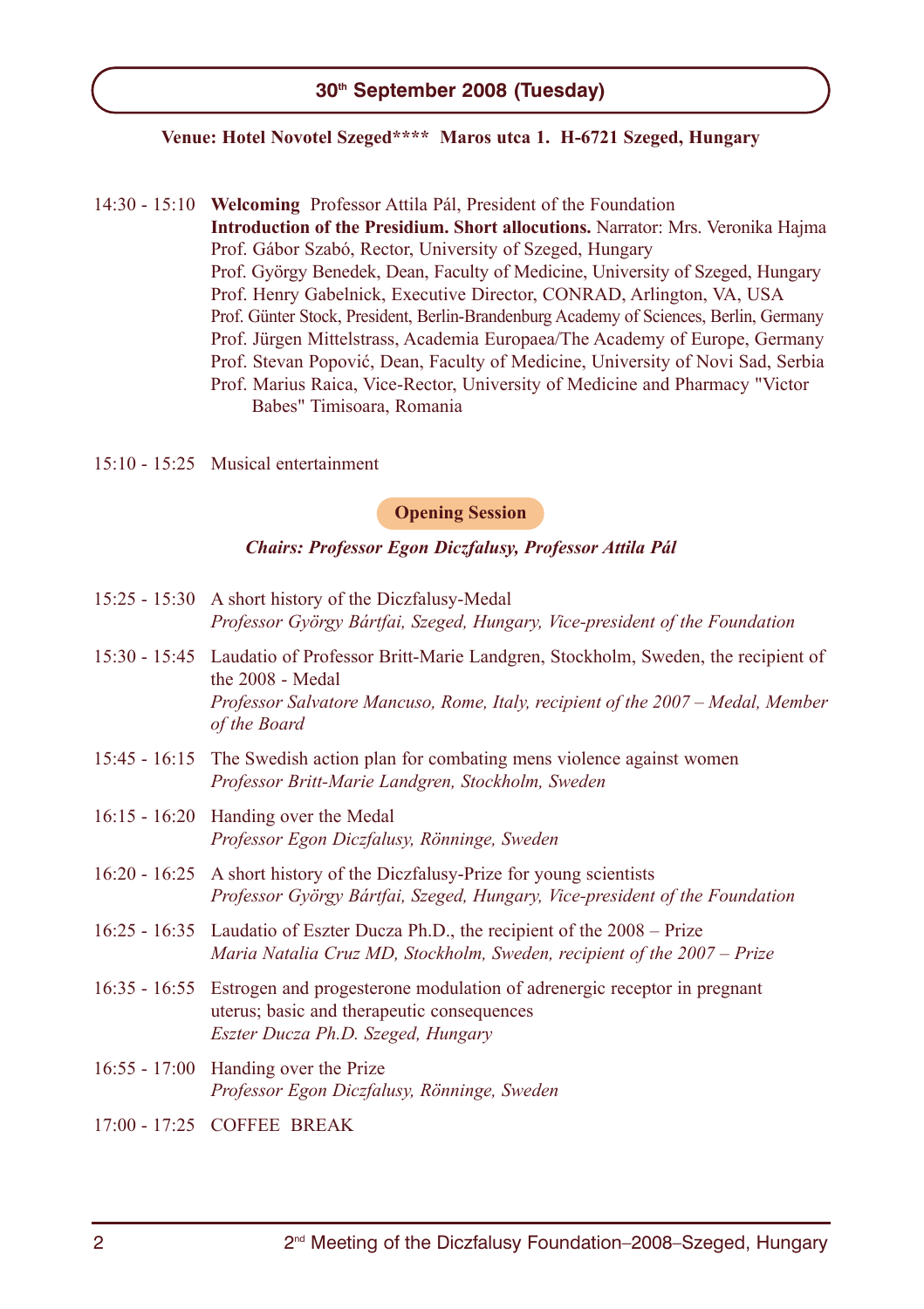# **30th September 2008 (Tuesday)**

#### **First Session**

## *Chairs: Professor Ivo Brosens, Professor Dan Gaiþa*

- 17:25 17:55 Morbidity among elderly women; facts and fancies *Professor Kerstin Hagenfeldt, Stockholm, Sweden*
- 17:55 18:05 EuroAspire III results from vision to action *Professor Dan Gaiþa, Timisoara, Romania*
- 18:05 18:15 Question and answer period

## **Second Session**

#### *Chairs: Professor György Falkay, Professor Tihomir Vejnoviæ*

- 18:15 18:45 New methods for the prevention of unwanted pregnancies *Professor David Archer, Norfolk, VA, USA Chairman of the International Policy Coordinating Committee (IPCC) of the Diczfalusy Foundation*
- 18:45 18:55 Chlormadinone acetate, or The past is never dead *Professor Elisabeth Johannisson, Geneva, Switzerland*
- 18:55 19:05 Question and answer period

#### **Third Session**

## *Chairs: Professor Badri Saxena, Professor Zoltán Tóth*

- 19:05 19:35 The struggle to prevent sexual transmission of HIV/AIDS *Professor Henry Gabelnick, Arlington, VA, USA Vice-President of the Foundation*
- 19:35 19:45 Attempts for dual-protection methods *Régine Sitruk-Ware MD, New York, USA, Member of the Board*
- 19:45 19:55 Question and answer period
- 20:00 21:30 Reception (Hotel Novotel Szeged\*\*\*\*)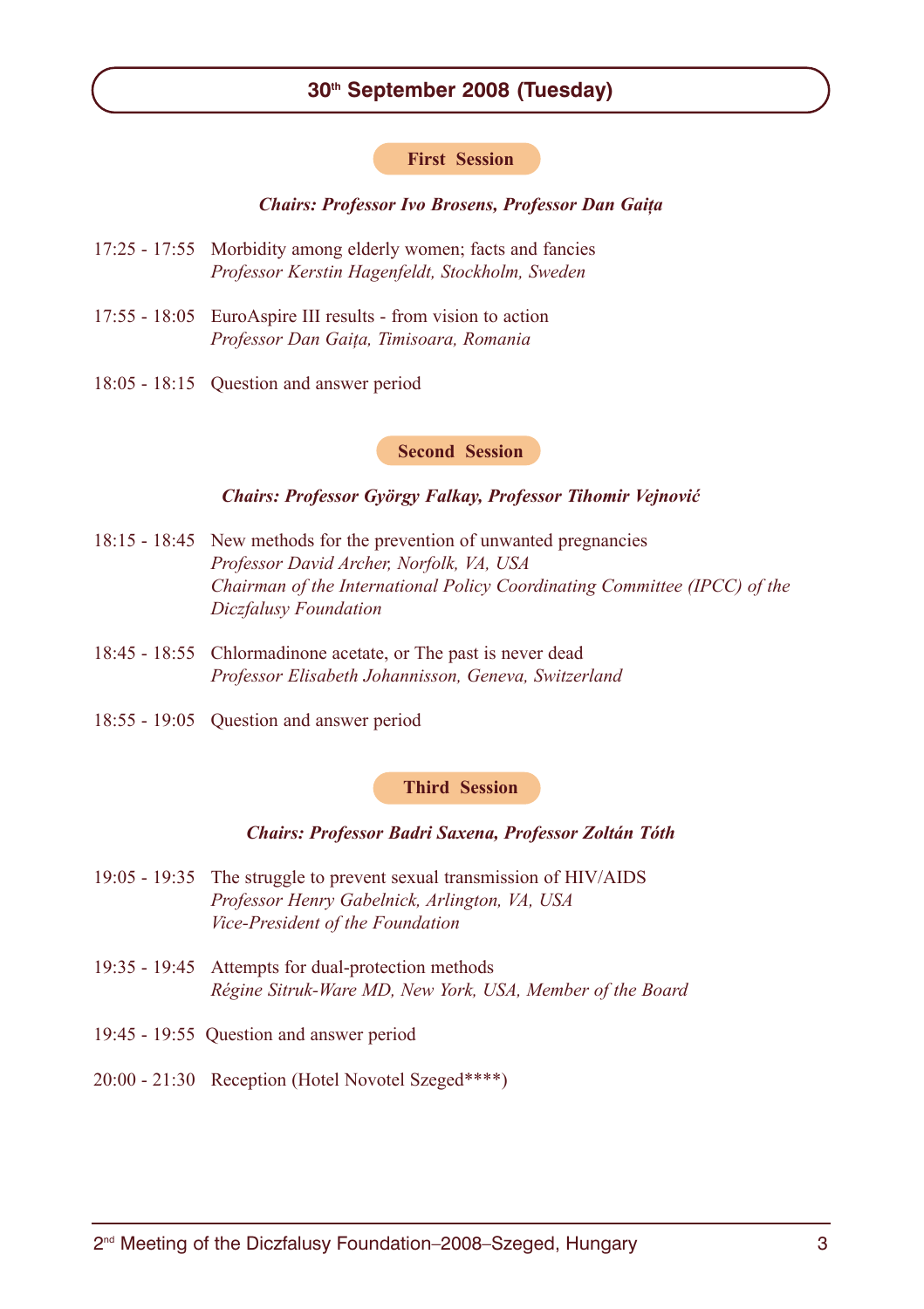# **1st October 2008 (Wednesday)**

# **Fourth Session**

## *Chairs: Professor Marc Bygdeman, Professor Attila Pajor*

- 09:00 09:20 Prevention of cervical cancer; classical approaches *Professor Kristina Gemzell-Danielsson, Stockholm, Sweden Member of the Board*
- 09:20 09:40 Prevention of cervical cancer; new approaches *József Kovács MD, Szeged, Hungary*
- 09:40 09:50 Question and answer period

#### **Fifth Session**

#### *Chairs: Professor Salvatore Mancuso, Professor Hermann Schneider*

- 09:50 10:10 From conventional morphological diagnosis to the molecular classification of breast carcinoma; are we ready for the change? *Professor Marius Raica, Timisoara, Romania*
- 10:10 10:30 Why does the oral contraceptive pill not protect against breast cancer? *Professor Herjan Coelingh Bennink, Zeist, The Netherlands Member of the Board*
- 10:30 10:40 Question and answer period
- 10:40 11:05 COFFEE BREAK

**Sixth Session**

#### *Chairs: Professor Britt-Marie Landgren, Professor Ioan Munteanu*

- 11:05 11:25 Prevention of multiple pregnancies in assisted reproduction *Professor Piergiorgio Crosignani, Milan, Italy*
- 11:25 11:35 Naturam expelles furca .. (You may drive out nature with a pitchfork ...) *Kay Elder MD, Cambridge, United Kingdom*
- 11:35 11:45 Question and answer period
- 11:45 12:05 Health problems of elderly women; Prevention of, and new therapeutic approaches to osteoporosis *Professor Takeshi Aso, Tokyo, Japan*
- 12:05 12:10 Question and answer period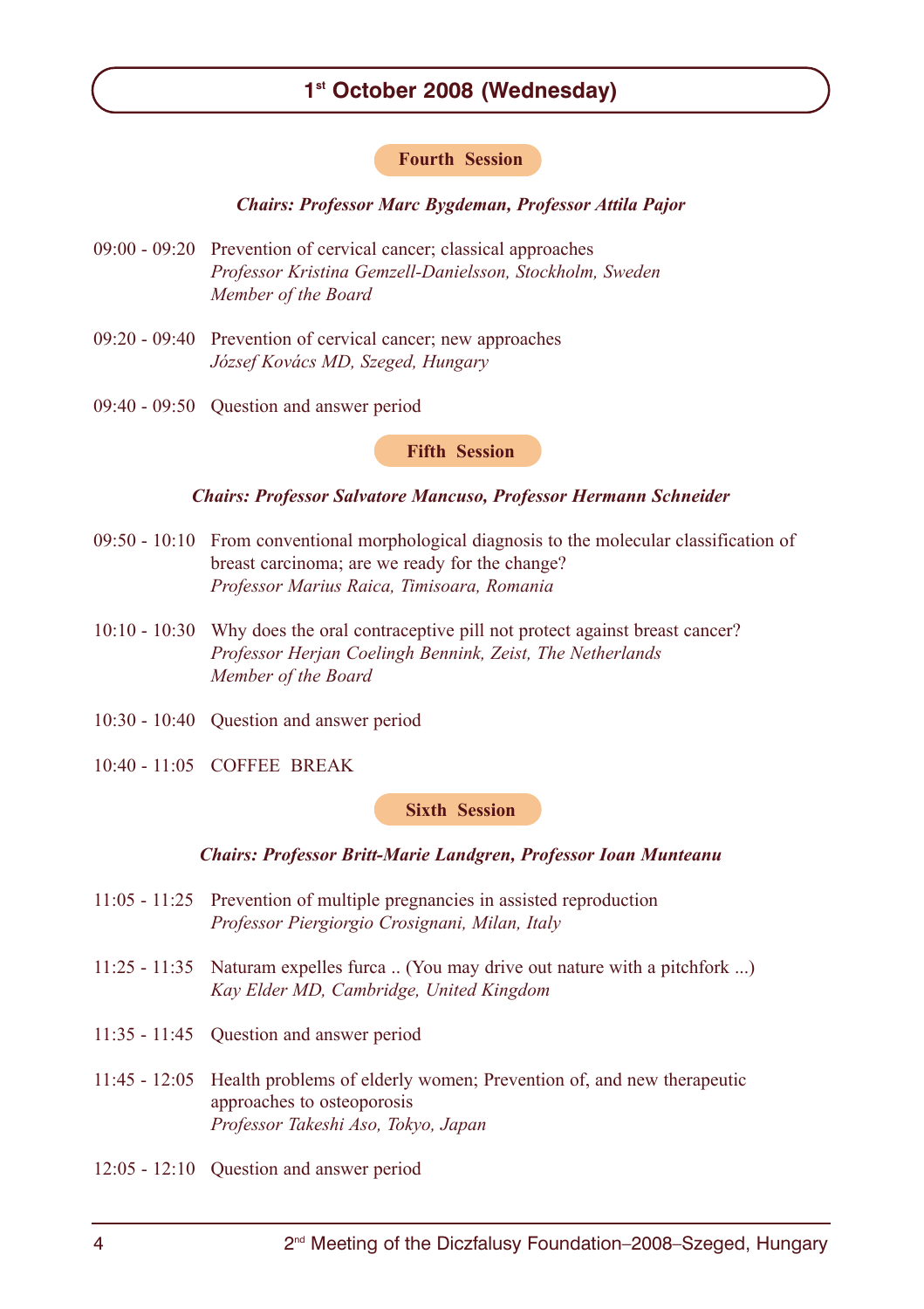# **1st October 2008 (Wednesday)**

## **Seventh Session**

*Chairs: Professor Ádám Balogh, Professor Serban-Dan Costa*

- 12:10 12:25 Gonadotropins, Alzheimer and beyond… *Professor Gyula Telegdy, Szeged, Hungary, Member of the Board*
- 12:25 12:30 Question and answer period
- 12:30 12:40 Is HRT in a blind alley or at the crossroads? *Professor Michael Oettel, Jena, Germany*
- 12:40 12:45 Question and answer period
- 12:45 14:10 LUNCHEON Working luncheon for the Board Members of the Diczfalusy Foundation

## **Eighth Session**

#### *Chairs: Anastazija Stojšiæ-Milosavljeviæ MD, Professor Miklós Török*

- 14:10 14:30 Prevention of cardiovascular complications in elderly women *Professor Tamás Forster, Szeged, Hungary*
- 14:30 14:40 Prevention of cardiovascular complications in elderly women Pediatric aspects *Professor Márta Katona, Szeged, Hungary, Member of the Board*
- 14:40 14:50 Cardiotom Tomographic mobile gamma camera system for the diagnosis of acute myocardial infarction *Iván Valastyán, Institute of Nuclear Research of the Hungarian Academy of Sciences, Debrecen, Hungary*
- 14:50 15:00 Question and answer period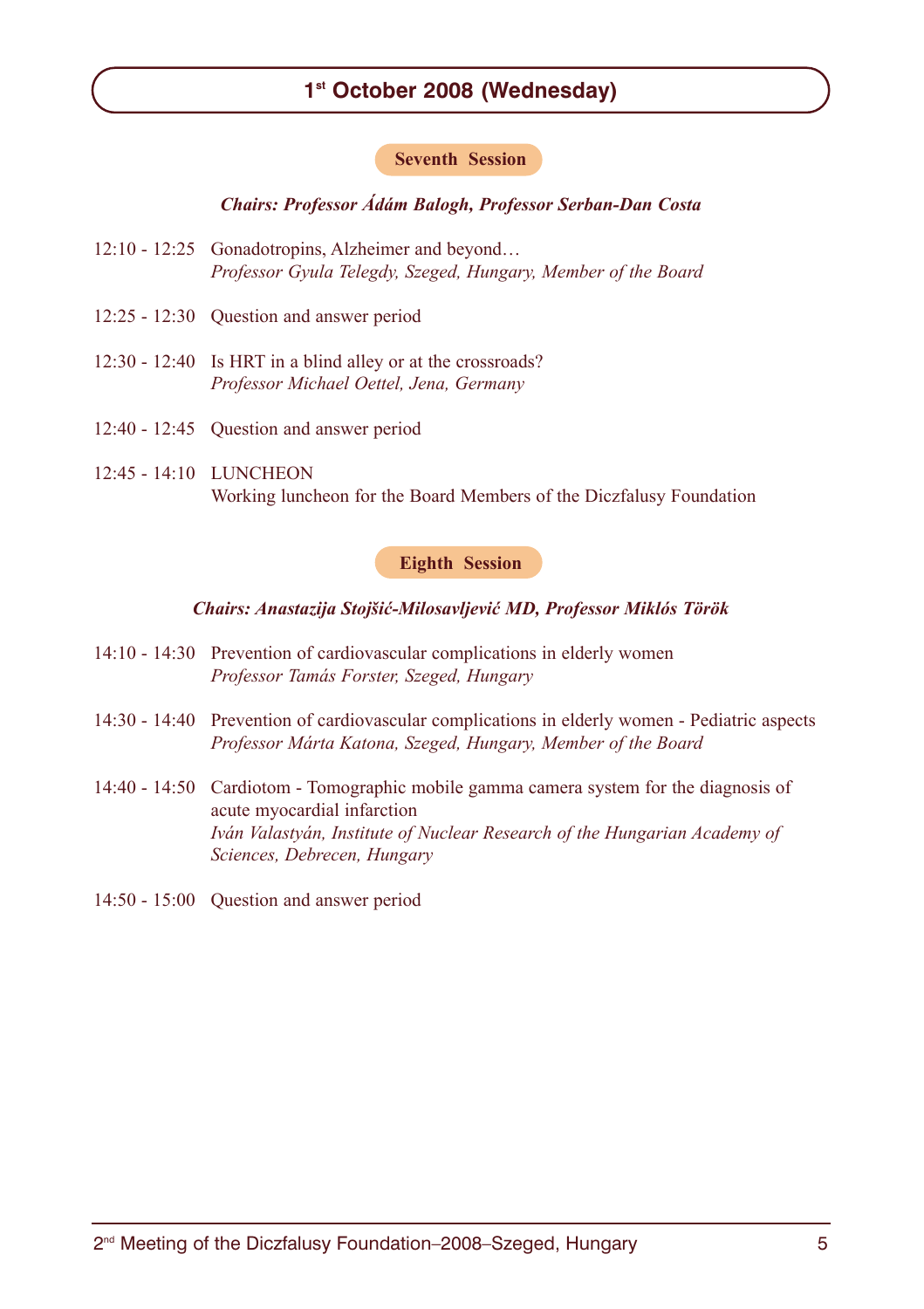# **1st October 2008 (Wednesday)**

#### **Ninth Session**

*Chairs: Professor Jürgen Mittelstrass, Professor Egon Diczfalusy*

- 15:00 15:30 *Primum non nocere*; Is the remedy sometimes worse than the disease? *Professor Günter Stock, President, BBAW, Berlin, Germany, Member of the Board*
- 15:30 15:40 Question and answer period
- 15:40 16:00 The ethics of medicine and of society *Professor Miguel Oliveira da Silva, Lisbon, Portugal*
- 16:00 16:20 Ethical demands and economic decisions *Professor Sir Brian Heap, Cambridge, United Kingdom*
- 16:20 16:40 TEA BREAK

#### **Tenth Session**

*16:40 - 17:40* **The medicine of today and the ethics of tomorrow - Round table discussion** *Directed by Professor Jürgen Mittelstrass, Konstanz, Germany*

Participants: *Professor Giuseppe Benagiano, Geneva, Switzerland Professor Sir Brian Heap, Cambridge, United Kingdom Professor Miguel Oliveira da Silva, Lisbon, Portugal Professor Günter Stock, Berlin, Germany Professor Robert Edwards, Cambridge, United Kingdom (video presentation)*

#### **Eleventh Session**

#### *Chair: Professor Giuseppe Benagiano*

- 17:40 18:00 Closing address / Handing over the poster price *Professor György Benedek, Szeged, Hungary, Dean of the Faculty of General Medicine, University of Szeged, Member of the Board*
- 18:00 18:10 Au revoir! Farewell! Arrivederci! *Professor Attila Pál, Szeged, Hungary, President of the Foundation Professor Egon Diczfalusy, Rönninge, Sweden*
- 18:30 21:00 FAREWELL BANQUET (Castle Museum of Szeged) *Hosted by the Faculty of General Medicine, University of Szeged Special lecture – "The secret of anti-aging" Professor Thomas Rabe, Heidelberg, Germany*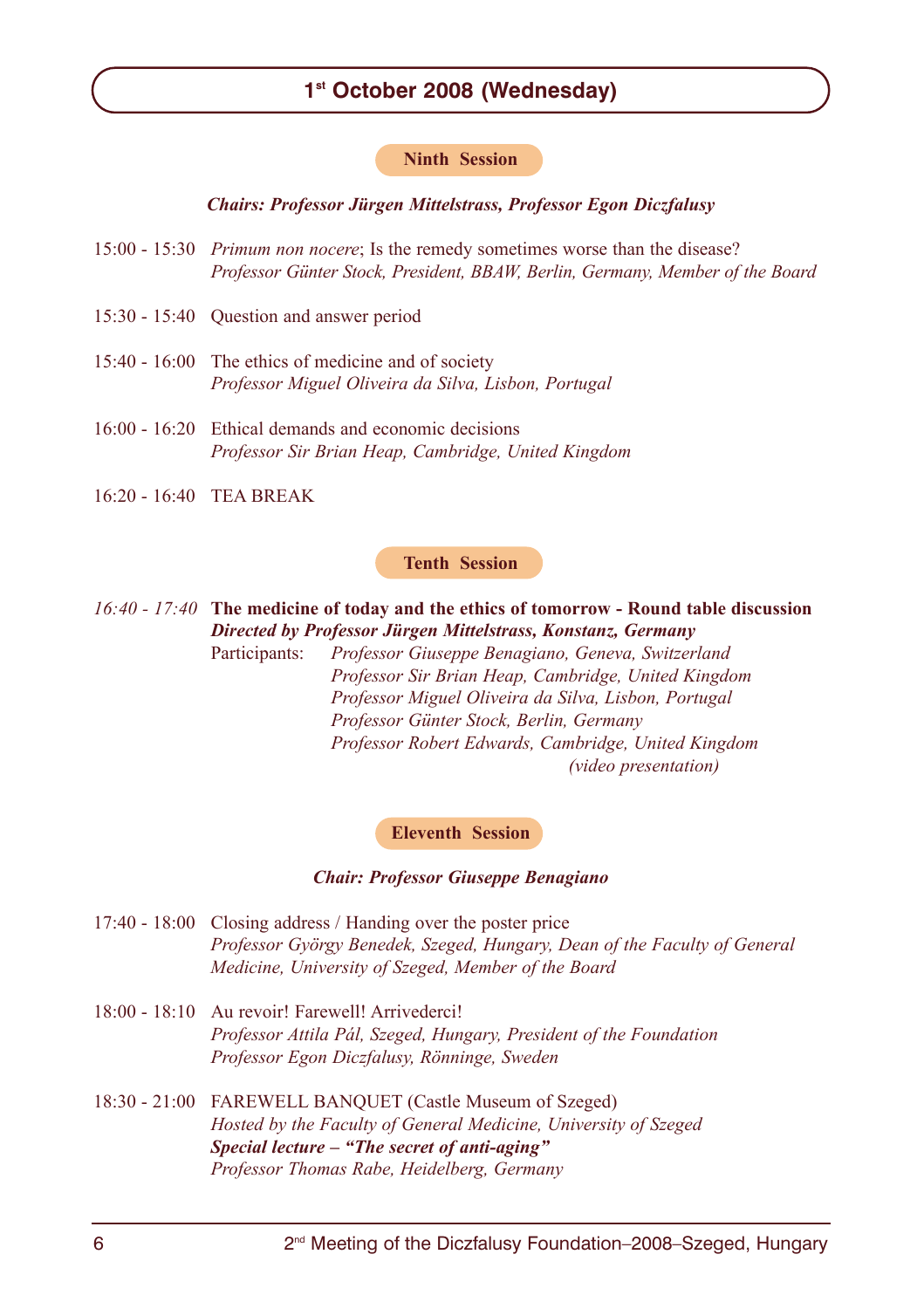# **THE DICZFALUSY MEDAL**



# **THE DICZFALUSY PRIZE**

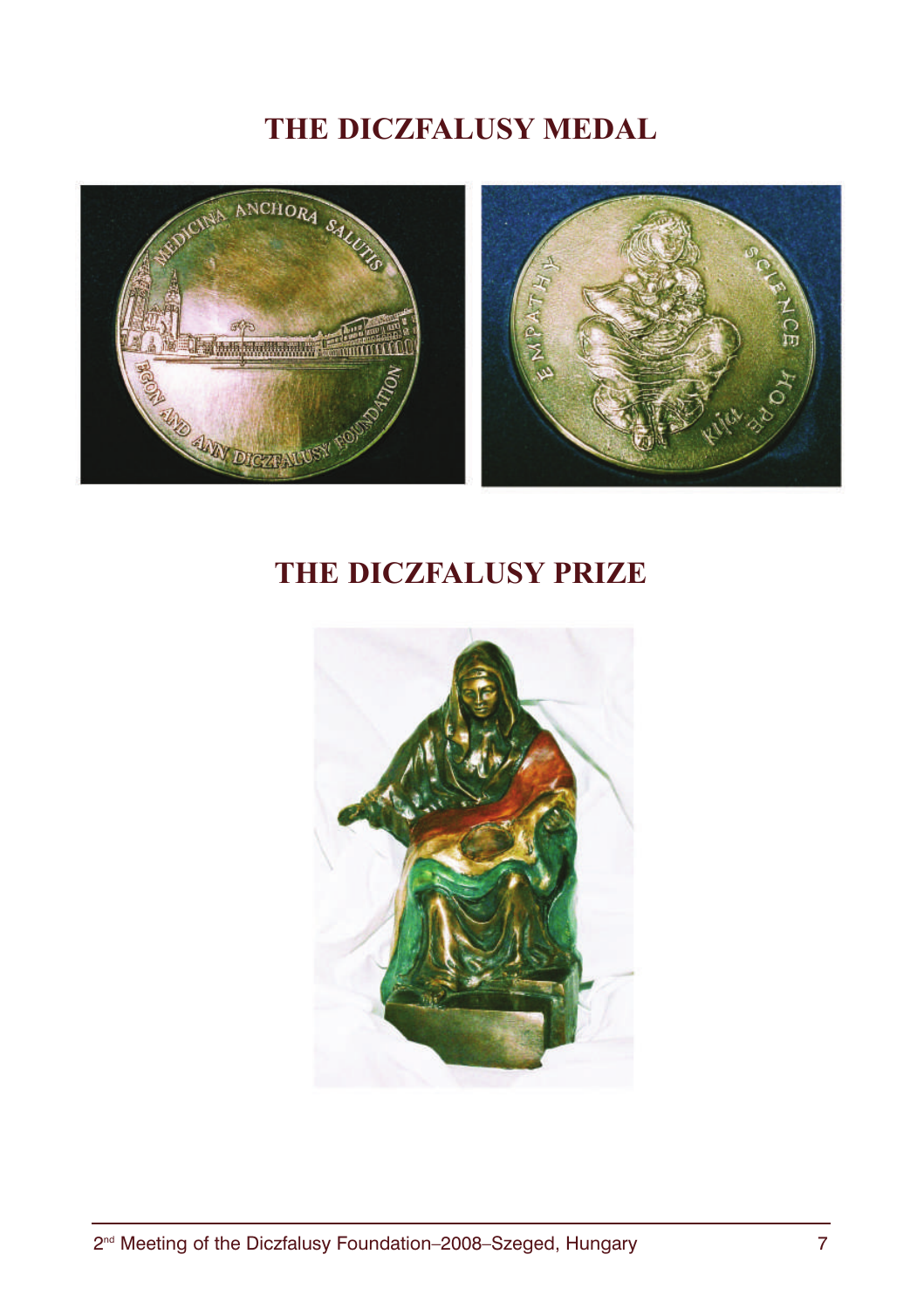# **Lecture of the Prize-winner**



# **Estrogen and progesterone modulation of adrenergic receptors in pregnant uterus: basic and therapeutic consequences**

Eszter Ducza Ph.D *Department of Pharmacodynamics and Biopharmacy, Faculty of Pharmacy, University of Szeged, Szeged, Hungar*y

Tocolysis is one of the greatest challenges in obstetrical practice. The spontaneous contractility of the uterine muscle is subject to heterogeneous regulation involving e.g. oxytocin, sexual hormones, prostaglandins, connexin and the adrenergic system.

**Aim:** Our aim was to determine the changes in the expression of  $\alpha_1$ -adrenergic receptor (AR) and estrogen receptor (ER) subtypes in the pregnant uteri of rat and human. Another aim was to prove the roles of  $\alpha_1$ -AR and ER in to regulation uterine contractility. Finally, we combined gestagen and  $\beta_2$ -mimetics compounds in order to increase the  $\beta_2$ -agonist- induced myometrial relaxation.

**Methods:** The level of expression and the transcripts of receptor protein were detected by Western blot analysis and RT-PCR, respectively. Electric field stimulation was applied to test the in vitro contractility of pregnant uteri in the presence of adrenergic compounds.  $\alpha_{1A}$ -AR knock-down transformed animal model was set up with an antisense oligodeoxynucleotide (AON). A mifepristonprostaglandin E<sub>2</sub>-induced preterm birth model was used for the in vivo test of gestagen- $\beta$ -mimetic combination.

**Results and conclusions:** (1) All the  $\alpha_1$ -AR subtypes were found in the pregnant uterus, with a predominance of  $\alpha_{1A}$ -AR. A peak in  $\alpha_{1A}$ -AR expression was attained on the day of implantation. After the using  $\alpha_{1A}$ -AON in the early pregnant rats the number of implantation site was decreased. We assume that  $\alpha_{1A}$ -ARs are necessary for implantation. (2) A second peak in the  $\alpha_{1A}$ -AR mRNA expression was detected at the end of pregnancy in the rat. The  $\alpha_{1A}$ -antagonist (5-MU) inhibited the EFS-induced myometrial contraction *in vitro* in a concentration dependent manner. We suppose that the  $\alpha_{14}$ –ARs are responsible for contractions at the end of pregnancy. (3) In the late pregnant human uterus, however, we detected the predominance of  $\alpha_{1B}$ -ARs. In human  $\alpha_{1B}$ -blockers might offer new perspectives in tocolysis. (4) ERa subtype is predominant in the rat and human uterus during pregnancy. The change in expression of the  $\alpha_1$ -ARs correlated strongly with the changes of the ER $\alpha$ . We presume that the  $a\alpha_1$ -AR expression is regulated by ERa both in rat and human uteri. (5) We found that *in vivo* progesterone pretreatment enhanced the myometrial relaxing effect of terbutaline *in vitro*. In the hormonally induced rat preterm birth model we proved that the combination of gestagen-β-mimetic compounds were more effective in delay of delivery than the components alone. These results suggest that such a combination may have potential benefit in the therapy.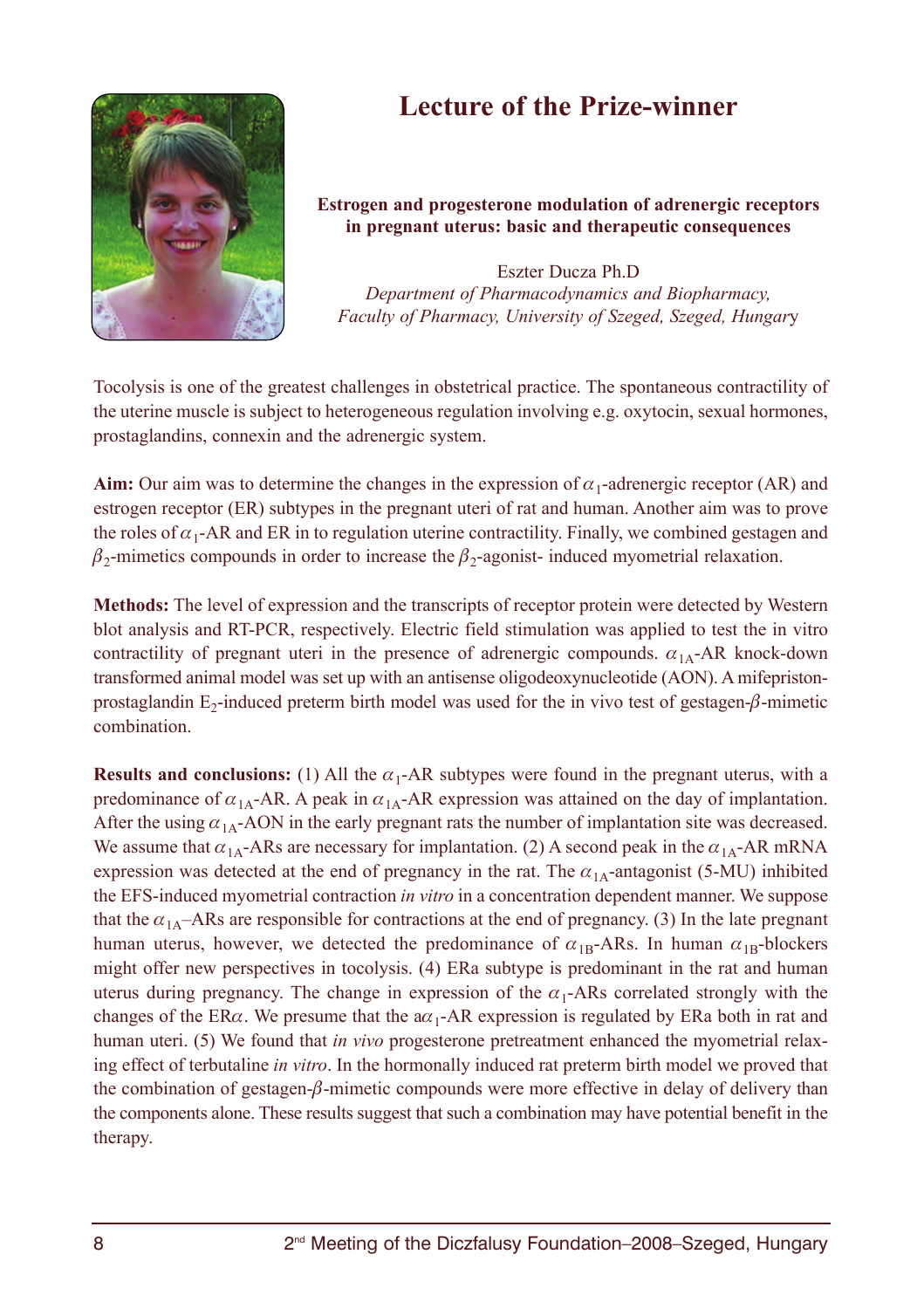

# **Honorary Lecture of the Awardee**

# **The Swedish action plan for combating mens violence against women**

Britt-Marie Landgren, Professor emerita *Karolinska Institute, Stockholm, Sweden* 

Sweden is in many respects a pioneer in the gender field, not least in terms of how it views mens´ violence against women which is considered unacceptable.

In a study ( Brå 2007:14) 1,8 procent of all women aged 16-79 stated that they had been assaulted at some point over the past year. Forthe whole population, this transfers to some 60.000 women of whom 70% were exposed to violence by a family member, or by someone else close to them or by an acquaintance. The great majority of the perpetrators were men. Since 1990 the number of reported cases has increased by an average of 400 per year. The term men´s violence against women includes rape and other sexual offences committed by men and in same sex relationships by women.

The government has stated that all citiziens must be able to live their lives free from fear of being exposed to violence and abuse. If this goal is to be achieved ,preventive and other measures targeting both potential and actual perpetrators must be strengthened and improved. Violence and oppression in the name of honour is one area covered by the Action Plan.

The aim of the Action Plan is to present the policy against men´s violence against women, violence and oppression in the name of honour and violence in same sex relationships.

The plan covers six areas for measures and specific activities.

These areas are:

1. Increased protection and support to victims of violence.

This involves clarification for the responsibility of municipalities to help and support crime victims. The plan specifies that municipalities shall give special consideration to the needs of women exposed to violence and of children who have witnessed violence

Funding has been allocated to develop and strengthen sheltered housing for battered women.

The National Board of Health has been instructed by the government to improve knowledge –based support to the social services for their work with battered women and with children who witness violence.

The supervision of the social services have been intensified and precautions have been taken to reduce discrepancies between municipalities in this respect.

The National Centre for Knowledge on Men´s violence against women at Uppsala University will be provided with funding for drawing up a national programme for the health care service focusing on care to victims of sexual crimes.

2. Greater emphasis on preventive work

The purpose is to enable health care staff to discover at an early stage when women or children, or partners in the same-sex relationships, are being or have been exposed to violence. In order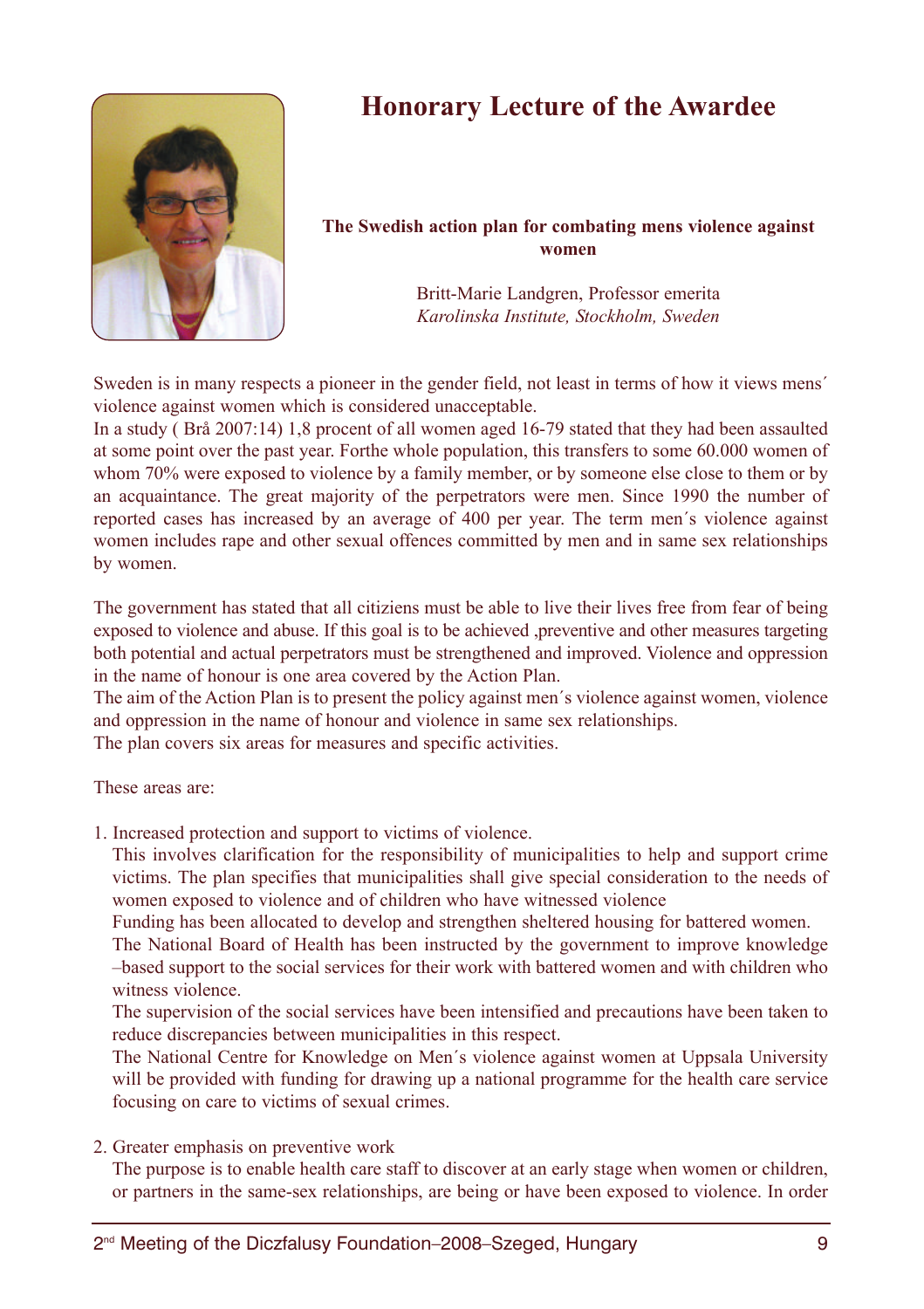to be able to offer help and support to the victims and prevent further violence. This will be achieved by educational programmes.

- 3. Higher standards and greater efficiency in the judicial system This involves intensified police work to combat men´s violence against women and improving the ability of prosecutors to attend to crime victims.
- 4. Better measures targeting violent offenders This includes evaluation of methods and procedures used in social service work and d the development of social service work with violent male offenders. It also involves Investment in the work of the Prison and Probation Service targeting violent men.
- 5. Increased cooperation and coordination

Support for the coordination of regional initiatives. The aims is to ensure effective and legally secure support for women exposed to violence and children who have witnessed violence. Support for local cooperation to counteract violence against women. Development of physical environments for the investigation of violence against women.

# 6. Enhanced knowledge and competence

Establishment of a research programme , since further knowledge is needed concerning men´s violence against women. Survey of violence and oppression in the name of honour as well as a survey or arranged marriages.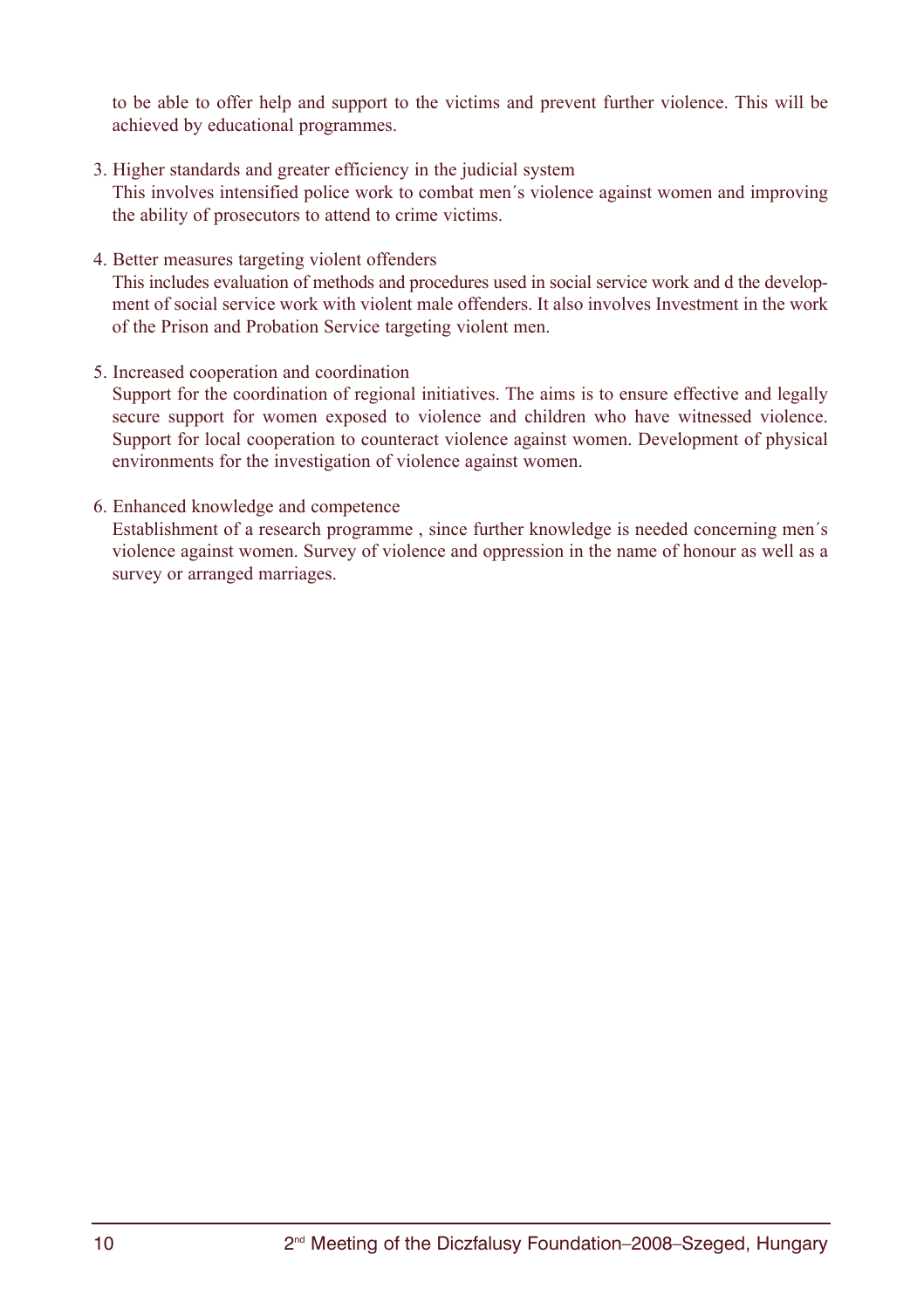# **The Founder**

# **EGON DICZFALUSY MD, PhD, Dr.***h.c.***(mult.), FRCOG, FACOG (Hon.) Professor emeritus Karolinska Institutet, Stockholm, Sweden**





**(1994) Egon Diczfalusy (2000)**



**Ann & Egon Diczfalusy Professor Ann & Egon Diczfalusy** 

Egon Diczfalusy is the scientist who discovered and characterised the Foeto-placental unit, demonstrating for the fist time that steroidogenesis in pregnancy is the consequence of a close interactions between the maternal and foetal organisms, via the placenta.

Egon Diczfalusy, is also a dedicated humanitarian idealist and spent the last 35 years helping scientists and scientific institutions in the developing world. As Senior Consultant of the oldest and best known research programme of the World Health Organisation, the Special Programme of Research in Human Reproduction for some 25 years, he helped establishing international networks of researchers devoted to the develop-ment of new fertility-regulating agents and to the fight against infertility in Africa, Asia, Eastern Europe and South America.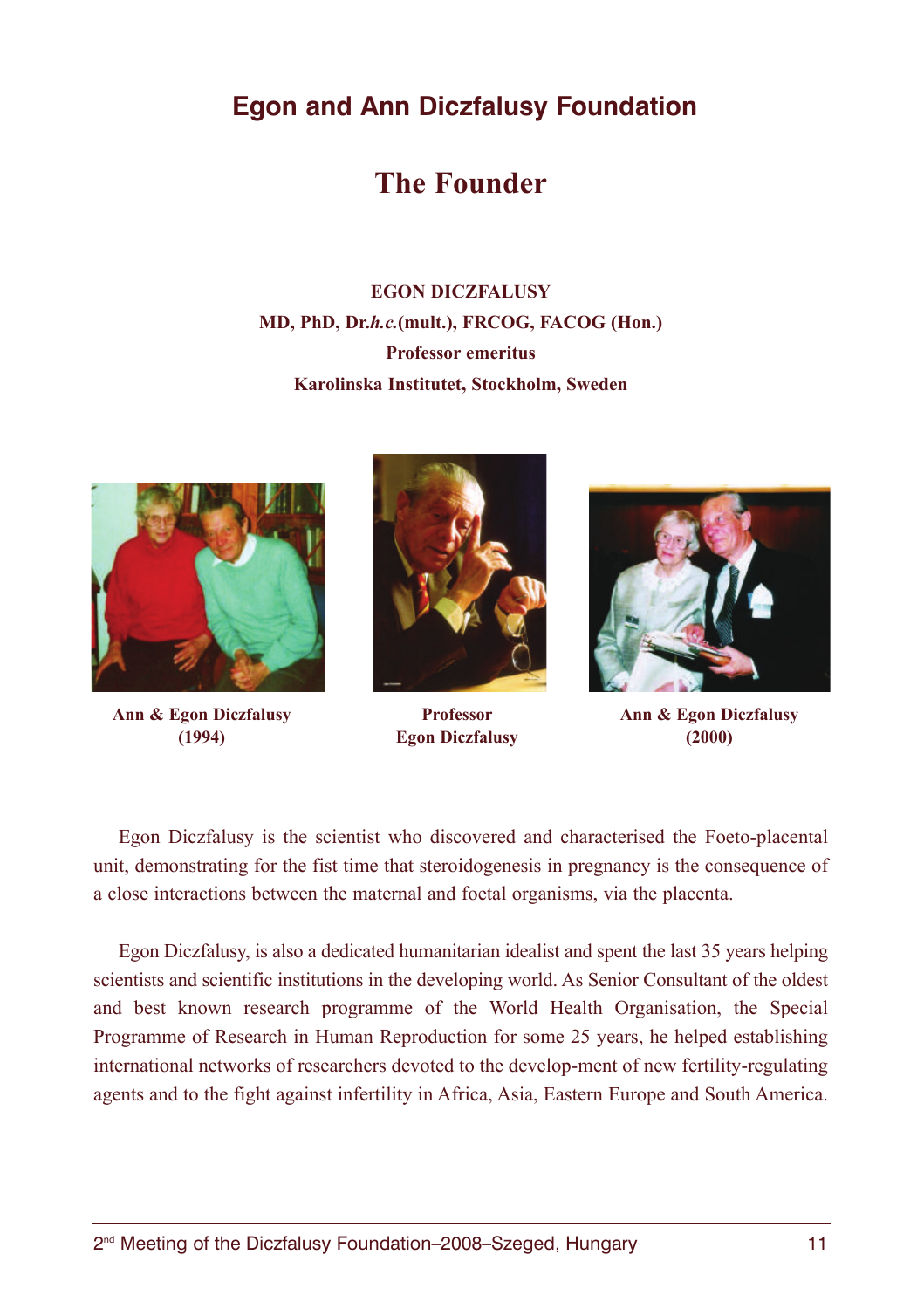# **Purpose of the Foundation**

Supporting scientific work conducted in the field of improving reproductive health, recognising scientific results achieved so far. Launching new research programs, supporting the exchange of junior scientists, promoting and supporting lectures and publications on the subject of reproductive health, organising scientific events. Granting yearly the Diczfalusy Medal, to acknowledge the scientific work carried out by a basic or a clinical scientist and her/his life-time scientific achievements. Presenting, also on a yearly basis the Diczfalusy Award to a researcher under the age of 40, working in the above-mentioned field.

In order to achieve its purposes the Foundation will:

- support the further training of physicians, other professionals and health care workers, as well as assist them to attend conferences in Hungary or abroad;
- launch new research programs in the subject of improving reproductive health;
- support the exchange of scientists and young clinicians;
- organise scientific conferences and congresses;
- promote and support informative lectures and publications;
- organise annually the Diczfalusy Scientific Meeting;
- present the Diczfalusy Medal and the Diczfalusy Award.

# **Contact details**

Organisation name: Phone: *+36-62-545-491* Fax: *+36-62-545-711* Hungarian VAT ID: *18478262-1-06* EU VAT ID: *HU18478262*

## **Bank details:**

SWIFT (BIC) code: *MKKB HU HB*

in English *Diczfalusy Foundation* in Hungarian *Diczfalusy Alapítvány* Address: *Semmelweis utca 1. H-6725 Szeged, Hungary* E-mail: *foundation@diczfalusy.hu* Website: *http://www.diczfalusy.hu*

Beneficiary: *Diczfalusy Foundation, Szeged, Hungary* Bank: *MKB Bank Zrt. (Hungarian Foreign Trade Bank Ltd.)* Bank address: *Váci utca 38. H-1056 Budapest, Hungary* Account No. (IBAN): *HU90 1030 0002 1034 0000 4902 0014*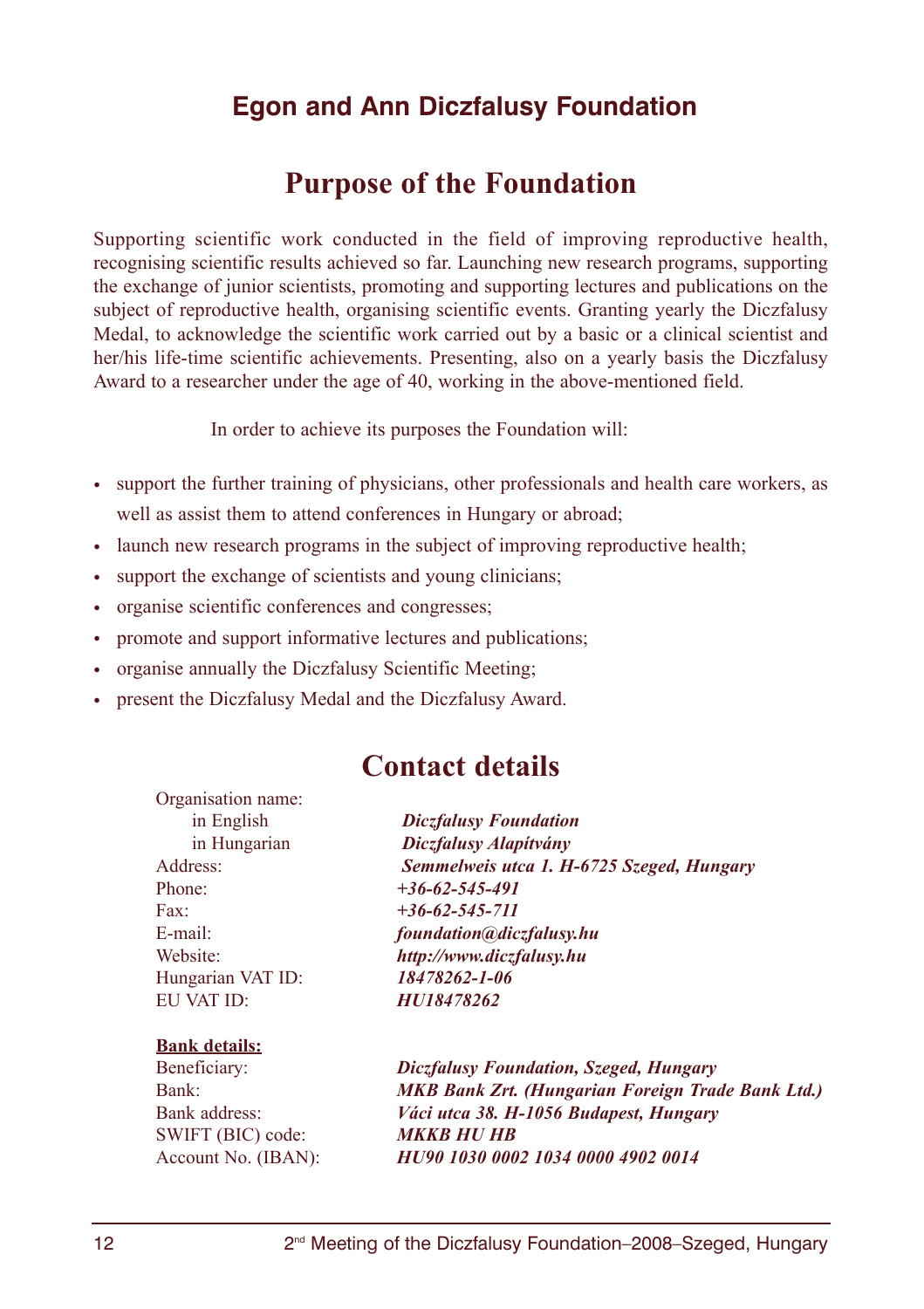# **The Board of Trustees**

| <b>President:</b>                  | Professor Attila PAL                                                             |
|------------------------------------|----------------------------------------------------------------------------------|
|                                    | Department of Obstetrics and Gynaecology, Faculty of Medicine,                   |
|                                    | University of Szeged, Hungary                                                    |
| <b>Vice-President:</b>             | Professor Giuseppe BENAGIANO                                                     |
|                                    | F <sup>t</sup> Postgraduate School of Gynaecology and Obstetrics, University "La |
|                                    | Sapienza" Rome, Italy                                                            |
| <b>Vice-President:</b>             | Professor György BÁRTFAI                                                         |
|                                    | Department of Obstetrics and Gynaecology, Faculty of Medicine,                   |
|                                    | University of Szeged, Hungary                                                    |
| <i><b>Vice-President:</b></i>      | Professor Henry L. GABELNICK                                                     |
|                                    | CONRAD, Arlington, VA, USA                                                       |
| <b>Members:</b>                    | Professor György BENEDEK                                                         |
|                                    | Faculty of Medicine, University of Szeged, Hungary                               |
|                                    | Professor Herjan COELINGH BENNINK                                                |
|                                    | Pantarhei Bioscience B.V., Zeist, The Netherlands                                |
|                                    | Professor Kristina GEMZELL-DANIELSSON                                            |
|                                    | Department of Woman and Child Health, Karolinska Institutet,                     |
|                                    | Stockholm. Sweden                                                                |
|                                    | Professor Anna GLASIER                                                           |
|                                    | National Health Service, Lothian Family Planning Service, Edinburgh,             |
|                                    | <b>United Kingdom</b>                                                            |
|                                    | Professor Ursula-F. HABENICHT                                                    |
|                                    | Bayer Schering Pharma AG, Research Women's Health, Berlin, Germany               |
|                                    | Professor Márta KATONA                                                           |
|                                    | Department of Paediatrics, Faculty of Medicine, University of Szeged,            |
|                                    | Hungary                                                                          |
|                                    | Professor Salvatore MANCUSO                                                      |
|                                    | Department of Obstetrics and Gynaecology, Catholic University of the             |
|                                    | Sacred Heart, Rome, Italy                                                        |
|                                    | Dr. Regine SITRUK-WARE                                                           |
|                                    | Rockefeller University and Population Council, New York, NY, USA                 |
|                                    | Professor Günter STOCK                                                           |
|                                    | Berlin-Brandenburg Academy of Sciences and Humanities, Berlin,                   |
|                                    | Germany                                                                          |
|                                    | Professor Gyula TELEGDY                                                          |
|                                    | Szeged Branch of the Hungarian Academy of Sciences, Szeged,                      |
|                                    | Hungary                                                                          |
|                                    | Dr. György THALER                                                                |
|                                    | Richter Gedeon Ltd., Budapest, Hungary                                           |
|                                    | Professor Tomris TÜRMEN                                                          |
|                                    | World Health Organization, Geneva, Switzerland                                   |
| <b>Treasurer:</b>                  | Mrs. CZIMER, Györgyné                                                            |
|                                    | Department of Obstetrics and Gynaecology, Faculty of Medicine,                   |
|                                    | University of Szeged, Hungary                                                    |
| <b>Honorary Secretary General:</b> |                                                                                  |
|                                    | Dr. Marisa BENAGIANO-ROMAGNOLI                                                   |
|                                    | Rome, Italy                                                                      |
|                                    |                                                                                  |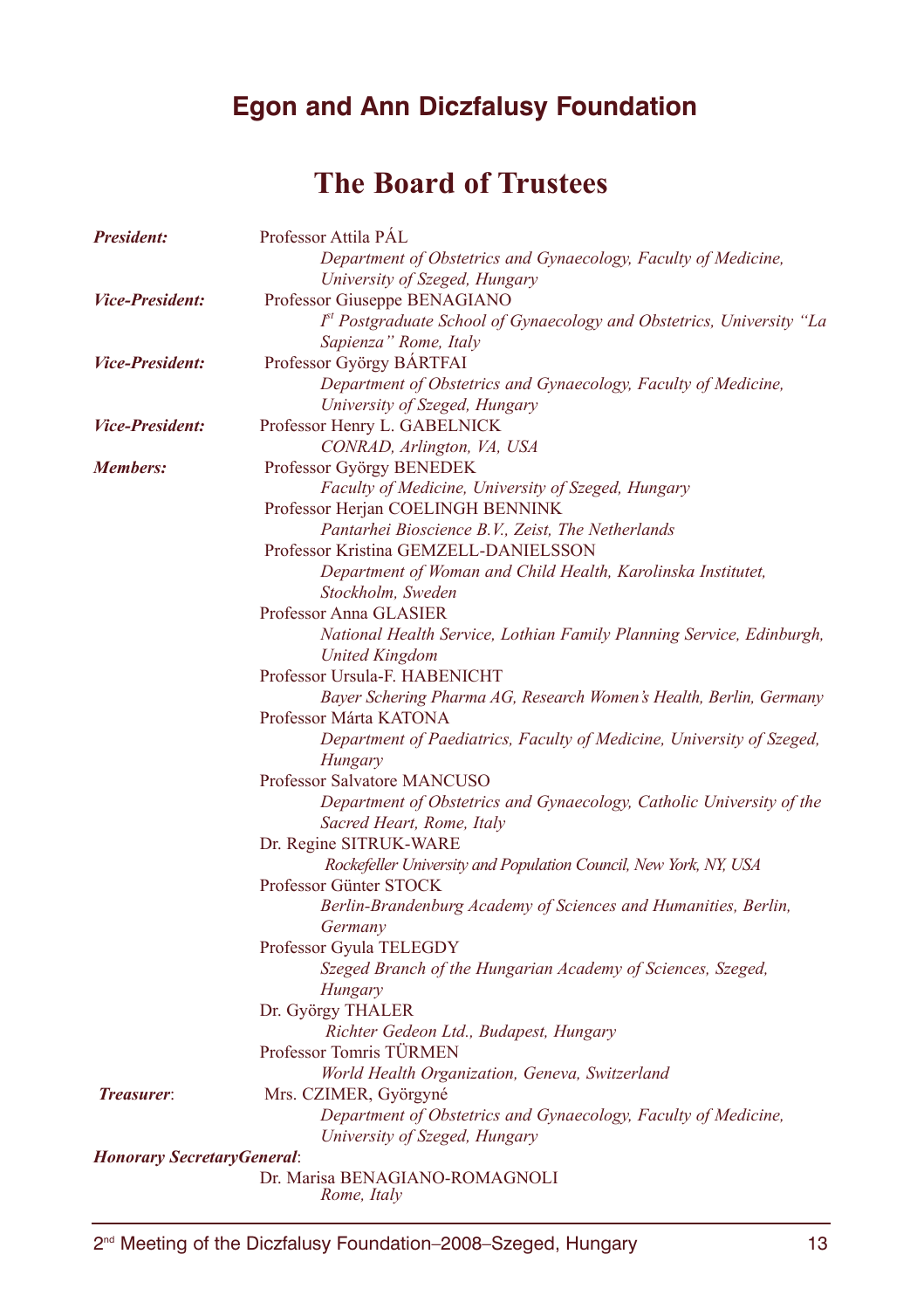

# **Egon and Ann Diczfalusy Foundation**<br>for supporting research in reproductive health

Diczfalusy Foundation · Diczfalusy Alapítvány Address: Semmelweis utca 1. H-6725 Szeged, Hungary e-mail: foundation@diczfalusy.hu • http://www.diczfalusy.hu



**Empathy, Science, Hope** 

Medicina anchora salutis

# **Donation Form**

| Title:<br>$\Box$ - Prof. $\Box$ - Dr.                                                          |                                                                                                                                                                                                                                                                                                                                          |                                                                   | Sex: $\Box$ - male $\Box$ - female                                                                  |  |  |  |  |  |  |  |
|------------------------------------------------------------------------------------------------|------------------------------------------------------------------------------------------------------------------------------------------------------------------------------------------------------------------------------------------------------------------------------------------------------------------------------------------|-------------------------------------------------------------------|-----------------------------------------------------------------------------------------------------|--|--|--|--|--|--|--|
|                                                                                                |                                                                                                                                                                                                                                                                                                                                          |                                                                   |                                                                                                     |  |  |  |  |  |  |  |
| Donation type:<br>(if company donation, please fill out "Company name" field)                  |                                                                                                                                                                                                                                                                                                                                          | $\Box$ - personal donation $\Box$ - company donation              |                                                                                                     |  |  |  |  |  |  |  |
|                                                                                                |                                                                                                                                                                                                                                                                                                                                          |                                                                   |                                                                                                     |  |  |  |  |  |  |  |
| street, No.                                                                                    | city                                                                                                                                                                                                                                                                                                                                     | postal (ZIP) code                                                 | country                                                                                             |  |  |  |  |  |  |  |
|                                                                                                |                                                                                                                                                                                                                                                                                                                                          |                                                                   |                                                                                                     |  |  |  |  |  |  |  |
|                                                                                                |                                                                                                                                                                                                                                                                                                                                          |                                                                   |                                                                                                     |  |  |  |  |  |  |  |
|                                                                                                |                                                                                                                                                                                                                                                                                                                                          |                                                                   |                                                                                                     |  |  |  |  |  |  |  |
| you an Official Receipt at the mailing address you stated.                                     |                                                                                                                                                                                                                                                                                                                                          |                                                                   | The Diczfalusy Foundation will confirm receipt of the fund as soon as possible and will later send  |  |  |  |  |  |  |  |
| <b>Methods of payment</b>                                                                      |                                                                                                                                                                                                                                                                                                                                          |                                                                   |                                                                                                     |  |  |  |  |  |  |  |
| I shall pay/donate to the Diczfalusy Foundation using one of the following methods of payment: |                                                                                                                                                                                                                                                                                                                                          |                                                                   |                                                                                                     |  |  |  |  |  |  |  |
| $\Box$ - by credit card:                                                                       |                                                                                                                                                                                                                                                                                                                                          | website: http://www.gfmer.ch/Informatics/Diczfalusy/Donations/    |                                                                                                     |  |  |  |  |  |  |  |
| $\Box$ - by bank transfer to:                                                                  | MKB Bank Zrt.(Hungarian Foreign Trade Bank Ltd.) Budapest, Hungary<br>(Address: Váci utca 38. H-1056 Budapest, Hungary)<br>SWIFT (BIC) code: MKKB HUHB<br>Beneficiary: Diczfalusy Foundation, Szeged, Hungary<br>Account No. (IBAN): HU90 1030 0002 1034 0000 4902 0014<br>Please indicate <i>the donor's name</i> on the bank transfer. |                                                                   |                                                                                                     |  |  |  |  |  |  |  |
| $\Box$ - by bank cheque:                                                                       |                                                                                                                                                                                                                                                                                                                                          | payable to "Diczfalusy Foundation" and send it to postal address: | Diczfalusy Foundation, Semmelweis utca 1. H-6725 Szeged, Hungary                                    |  |  |  |  |  |  |  |
| site or elsewhere.                                                                             |                                                                                                                                                                                                                                                                                                                                          |                                                                   | $\Box$ - I prefer to make my donations anonymously. Please do not list my name as donor on your Web |  |  |  |  |  |  |  |
|                                                                                                |                                                                                                                                                                                                                                                                                                                                          |                                                                   |                                                                                                     |  |  |  |  |  |  |  |
|                                                                                                |                                                                                                                                                                                                                                                                                                                                          |                                                                   |                                                                                                     |  |  |  |  |  |  |  |
| Please complete this form and return to:                                                       |                                                                                                                                                                                                                                                                                                                                          | Congress & Hobby Service P.O.Box 1022 H-6701 Szeged, Hungary      |                                                                                                     |  |  |  |  |  |  |  |

Fax: +36-62-450-014, e-mail: info@prof-congress.hu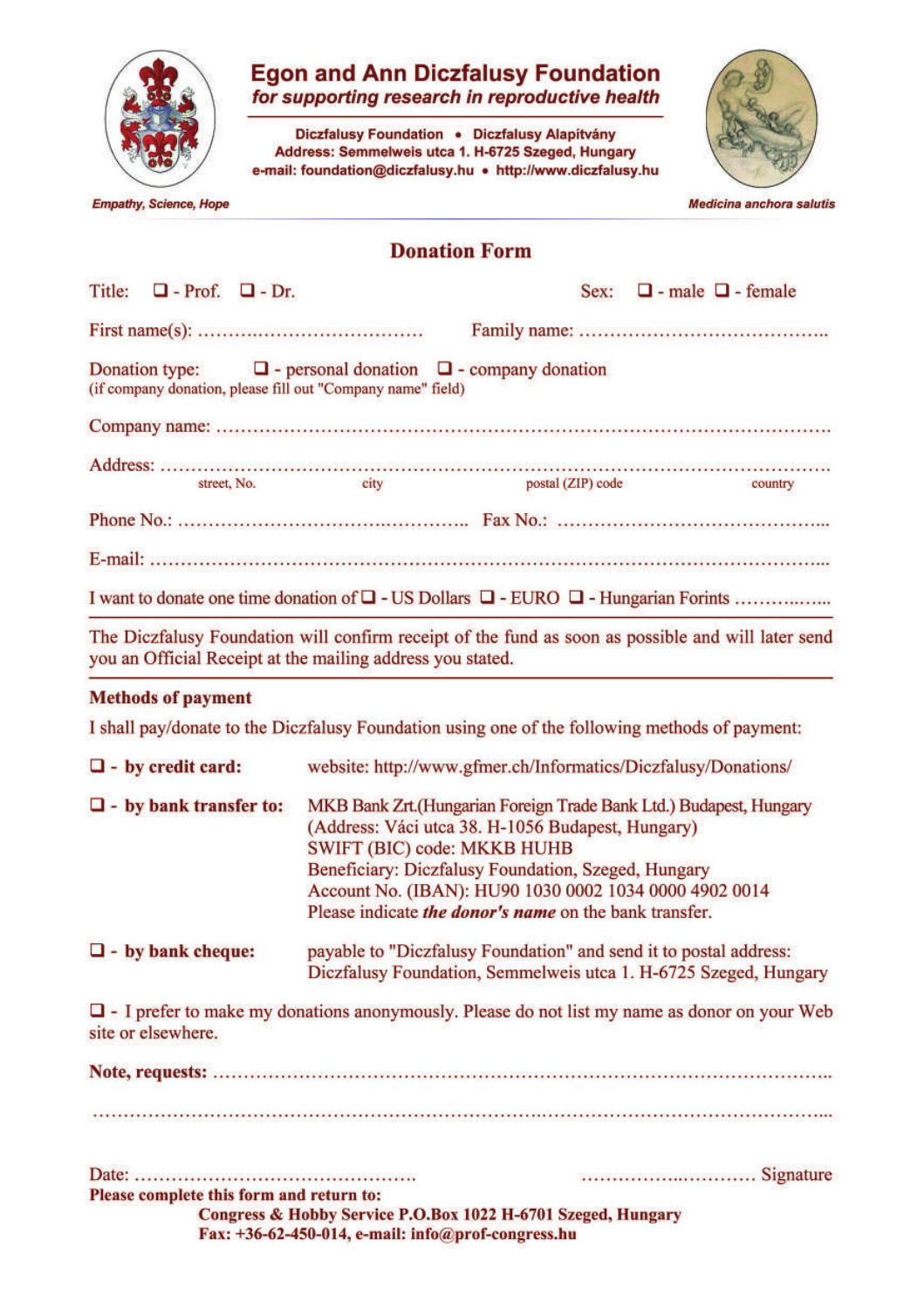

# **Pre-Columbian ceramics in Szeged**

András Varga Dr. Cultural Anthropologist *"Móra Ferenc" Museum, Szeged, Hungary*

In 2007 Professor Egon Diczfalusy donated 56 Central- and South-American ceramics, jade carvings and stone statues to the Faculty of General Medicine of the University of Szeged.

Besides the collection's aesthetic value, it is of considerable professional significance, covering a broad interval in both space and time. Besides the smaller, isolated valley cultures, the large "empires" such as the Chimru (AD 1100-1400), Incan (AD 1200-1531) and Mayan (AD 300-900) empires are represented. We can discern the typical main shapes and motifs of these cultures in these excellent quality pieces.

The collection covers almost 3000 years from the earliest Tlatico specimens from 1500 BC up to AD 500: knife and ceramic kero from the Incan period. The sites of origin of the pieces in the collection range from Mexico to Peru. The statues and ceramics depict human and animal illustrations and mythological creatures in anthropomorphic and zoomorphic representations.

For lack of space, I can not mention every single piece of the collection, but merely some arbitrarily chosen examples.

The Pre-Columbian cultures were characterized by the important role of the fertility cult in the interest of the increase of crops and livestock, and the subsistence of the population. For these reasons, their illustrations emphasize female symbols and pregnancy. Rotundity symbolizes strength, health and greater stamina. We find examples of this in the Nayarit and Jalisco culture ceramic statues in Professor Diczfalusy's collection. Childbirth did not count as a taboo in the ancient Central- and South-American cultures, as proven by many pieces from the Nazca, Chimu and Moche cultures.

In the exhibition, located in the Dean's Office of the Faculty of Medicine at the University of Szeged, we can find a ceramic pot illustrating the birth of a camel.

By virtue of their beauty, I would emphasize the Nazca bowls of the collection, which, with their delicately painted patterns, bear witness to the professional knowledge the craftsmen of this period.

With simplicity and modesty, the jade carving from Costa Rica robustly portrays strong features.

The laughing faces of the Vera Cruz culture group with snake- and meander- pictured headdresses are classical examples, as is the painted dish with an animal head spout, representing the Vicus culture (100 BC - AD 400).

This valuable gift from Professor Egon Diczfalusy has found appropriate accommodation in Szeged, but I consider it very important for the collection to receive extensive publicity. With this aim, we intend to exhibit the collection (together with the books also donated to the museum) at the Mora Ferenc Museum in the autumn of 2009.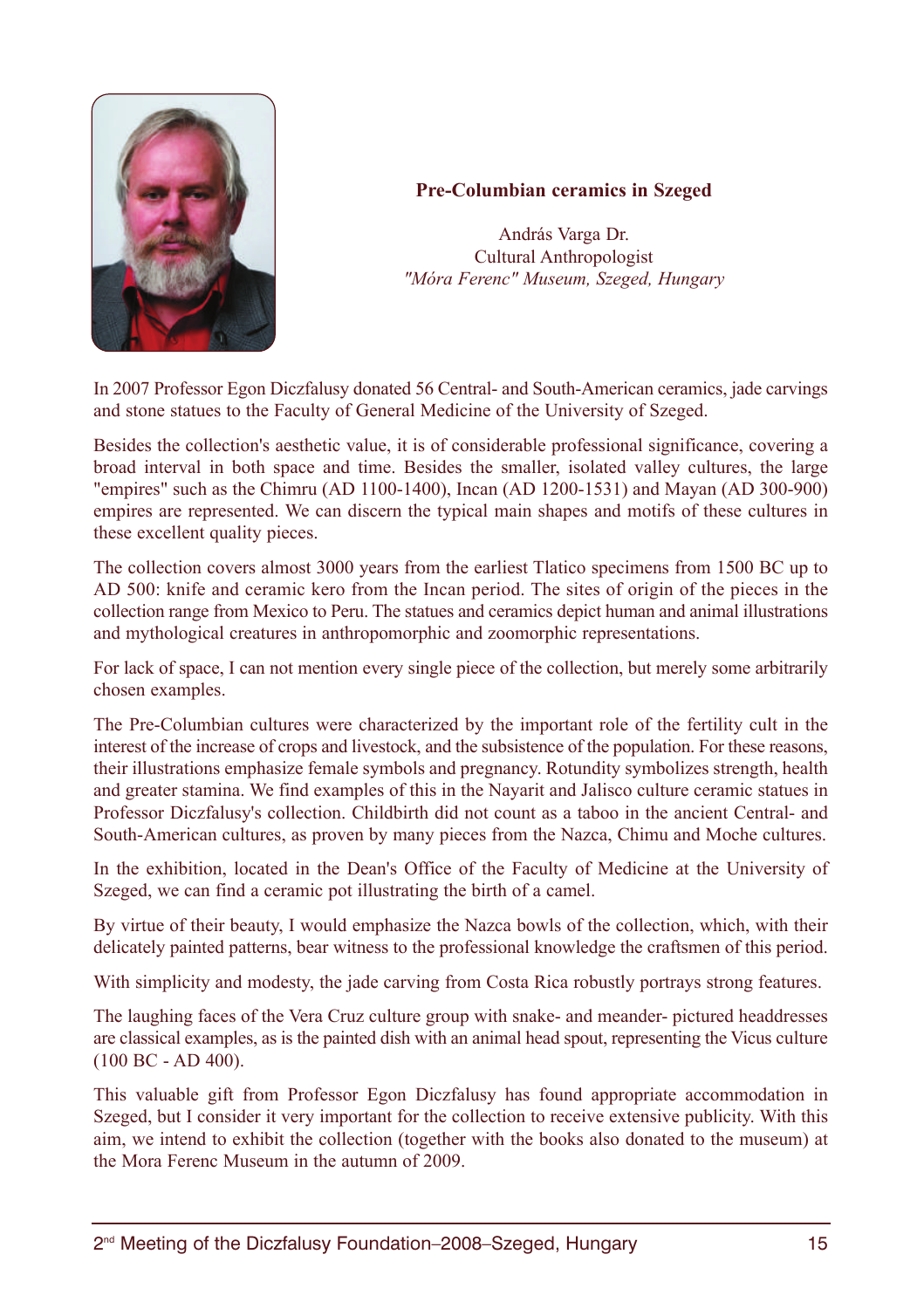# **Notes**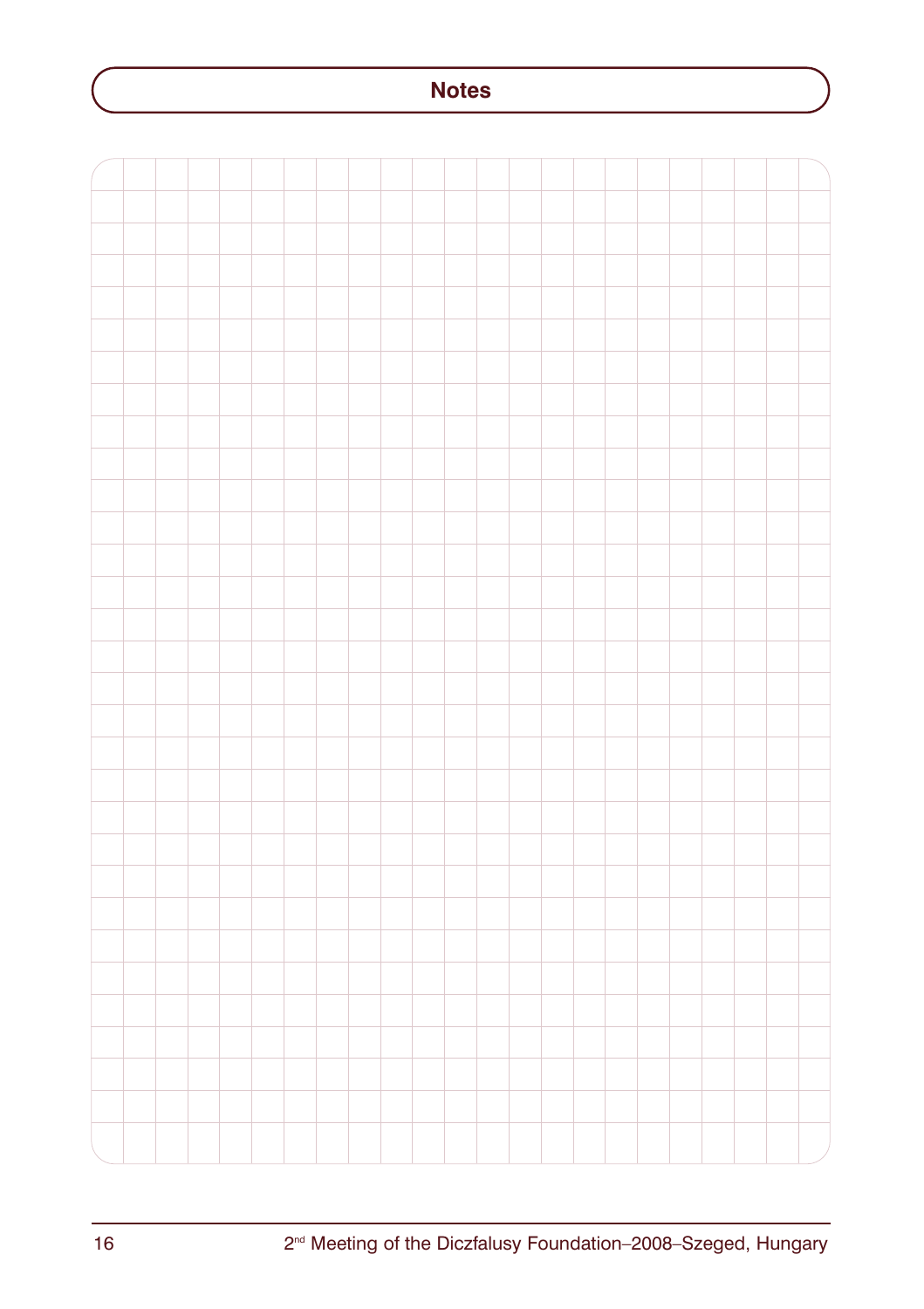# **P-1**

# **Prevalence of cardiovascular risk factors in asymptomatic high risk patients - EUROASPIRE III Romania Follow-up**

Avram C<sup>1</sup>, Craciun L<sup>2</sup>, Iurciuc S<sup>2</sup>, Avram A<sup>2</sup>, Iurciuc M<sup>2</sup>, Gaita D<sup>2</sup> <sup>1</sup>University of West Timişoara, Romania, <sup>2</sup> Victor Babeş University of Medicine and Pharmacy Timişoara, Romania

#### Introduction

EUROASPIRE I (1995/1996) and II (2000/2001) studies indicated a high prevalence of unhealthy lifestyle, cardiovascular risk factors and their inadequate treatment.

#### **Objectives**

The main objective of this study is to emphasize the prevalence of cardiovascular risk factors and to achieve an objective image of practicing cardiovascular prevention in Romanian asymptomatic high risk patients. As well, the study will evaluate the implementation of European recommendation of cardiovascular prevention in high risk patients and will try to optimize their treatment according with the guidelines of cardiovascular disease prevention (2007).

#### Material and methods

345 patients (58+ 9 years, 39% men) evaluated at baseline in EUROASPIRE III Romania were included. Inclusion criteria were: asymptomatic high risk patients with antihypertensive and/or hypolipemiant and/or antidiabetic treatment. Exclusion criteria were: age over 80 years and atherosclerotic diseases. The evaluations (at baseline and another 3 reevaluation in 6 months interval) consists in clinical examination (height, weight, waist circumference, blood pressure, heart rate) and paraclinic examination (fasting plasma glucose and HbA1c - in diabetic patients, blood lipids, qualitative/quantitative microalbuminuria, high sensitive C-reactive protein, breathing CO concentration and ankle-brachial index)

#### Results and conclusions

The results of this study will show us a comprehensive image about cardiovascular risk factors management in asymptomatic high risk patients. Partial results indicate a high prevalence of cardiovascular risk factors: 78% of patients are hypertensive, 60% are dyslipidemic and 18,4% are diagnosed with diabetes while 37.9% associates 2 respective 6.15% associates 3 from the previous risk factors. 27.1% from patients have BMI $>30$  kg/m<sup>2</sup> while 51.2% of women and 21% of men have central obesity (waist circumference  $> 80$ cm in women and  $> 94$ cm in men). The prevalence of metabolic syndrome according to IDF criteria is 42% which add a high cardiometabolic risk to these patients. The efficiency of treatment in diabetic patients was poor, just a half of them reached the target of HbA1c (<6.5%) according with current guidelines. Just 13% of patients were active smokers with breathing CO concentration over 10 ppm. Regarding more recent cardiovascular risk factors, inflammatory syndrome was found in 20% of patients (CRP>5mg/l).

Finale results of EUROASPIRE III Romania Follow-up study (July 2009) will show us the level of implementation of the current European guidelines for primary prevention and also they will evaluate the efficiency of prevention programmes in clinical practice for reducing the cardiovascular mortality and morbidity.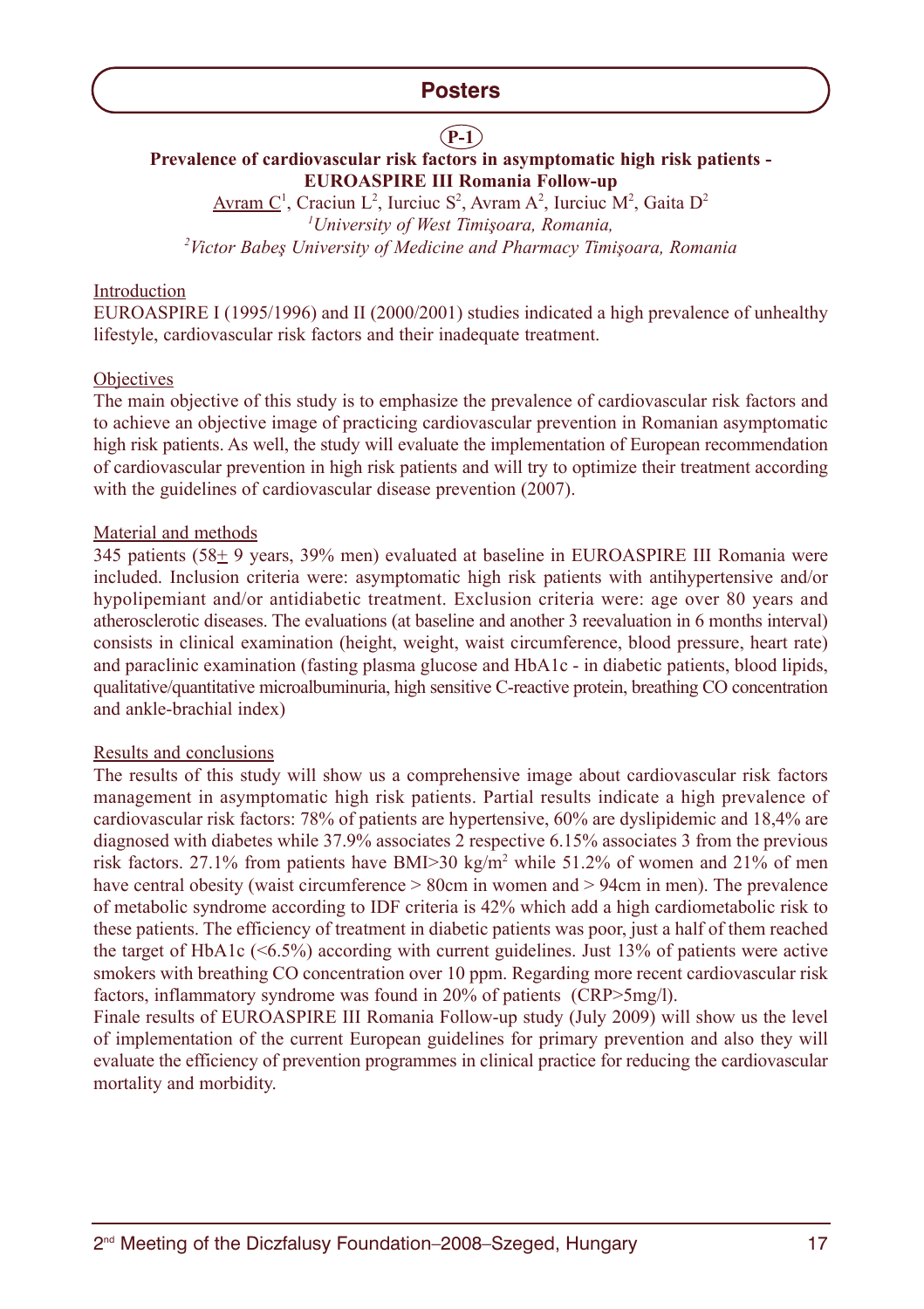# **P-2**

**Improving the risk factor profile in metabolic syndrome by using physical activity monitors** Avram  $C^1$ , Craciun L<sup>2</sup>, Iurciuc S<sup>2</sup>, Avram A<sup>2</sup>, Iurciuc M<sup>2</sup>, Gaita D<sup>2</sup>

<sup>1</sup> University of West Timişoara, Romania, <sup>2</sup> Victor Babeş University of Medicine and Pharmacy Timişoara, Romania

**Purpose:** To demonstrate the benefit of monitored physical activity - heart rate monitor (HRM) and pedometer - in patients with metabolic syndrome (MS).

**Methods:** The 4 months prospective study included 46 patients (age 43±12 years, 28 women) with MS (International Diabetes Federation criteria), divided in two groups (M and C). Group M (monitored - 32 patients), registered their physical activity level - steps count and HRM during exercise training - using pedometer and HRM. Group C (control - 14 patients), performed subjective assessment of their physical activity level using Borg Scale. General indications regarding diet (low fat, sugar and alcohol) and an individualized physical training programme were set for each patient. Group M intervention consisted in exercise training (3 times per week of 30 minutes at 70-85% of maximal heart rate achieved at initial exercise test evaluation on a treadmill) along with progresive increase in number of walking steps. In group C we prescribed exercise training (3 times per week at score 13-14 on Borg's scale) along with progressive increase in walking distance.

**Results:** After 4 months of study, 4 patients (12%) from the group M and 1 patient (7%) from the group C did not meet anymore the IDF criteria of MS. We noticed a significant improvement in MS parameters of the group M: waist circumference (W) decreased from  $110\pm15.4$  to 104.4±13.4cm (p=0.0006), systolic blood pressure (SBP) from 131.9±11.5 to 128±8.9 mmHg  $(p<0.0001)$ ; serum triglycerides (TG) from 179.3 $\pm$ 25.7 to 150.2 $\pm$ 22.1mg/dl (p $< 0.0001$ ) and HDL cholesterol increased from  $42\pm6.7$  to  $43.5\pm6.1$ mg/dl (p=0.007). The average number of walking steps per day recorded with the pedometer increased also from 1695to 4326. Less significant improvements of MS parameters were noticed in the group C: W decreased from  $103\pm7.8$  to 100.9 $\pm$ 7.7cm (p=0.04), SBP from 130.7 $\pm$ 12 to 128.9 $\pm$ 11.4 mmHg (p=0.119); TG from  $166.8 \pm 13.59$  to  $153.6 \pm 12.3$  mg/dl (p=0.009) and HDL cholesterol increased from  $41.1 \pm 6.7$  to 41.88±6.4mg/dl (p=0.079). At the end of the study, the self appreciated walking distance increased with 1 km per day  $(\sim 1250$  walking steps) in the control group.

**Conclusions:** Four months of monitored physical activities at moderate intensity improved the risk factor profile in metabolic syndrome patients (decreased W, SBP and TG and increased HDL) and increased the functional capacity.

The study is a clear demonstration that using simple devices, we can improve the results of exercise training programme - pedometer and HRM are not only safe and effective for improving daily physical activity, but a solution to increase the exercise compliance in patients with MS (the drop outs were almost double in the control group!).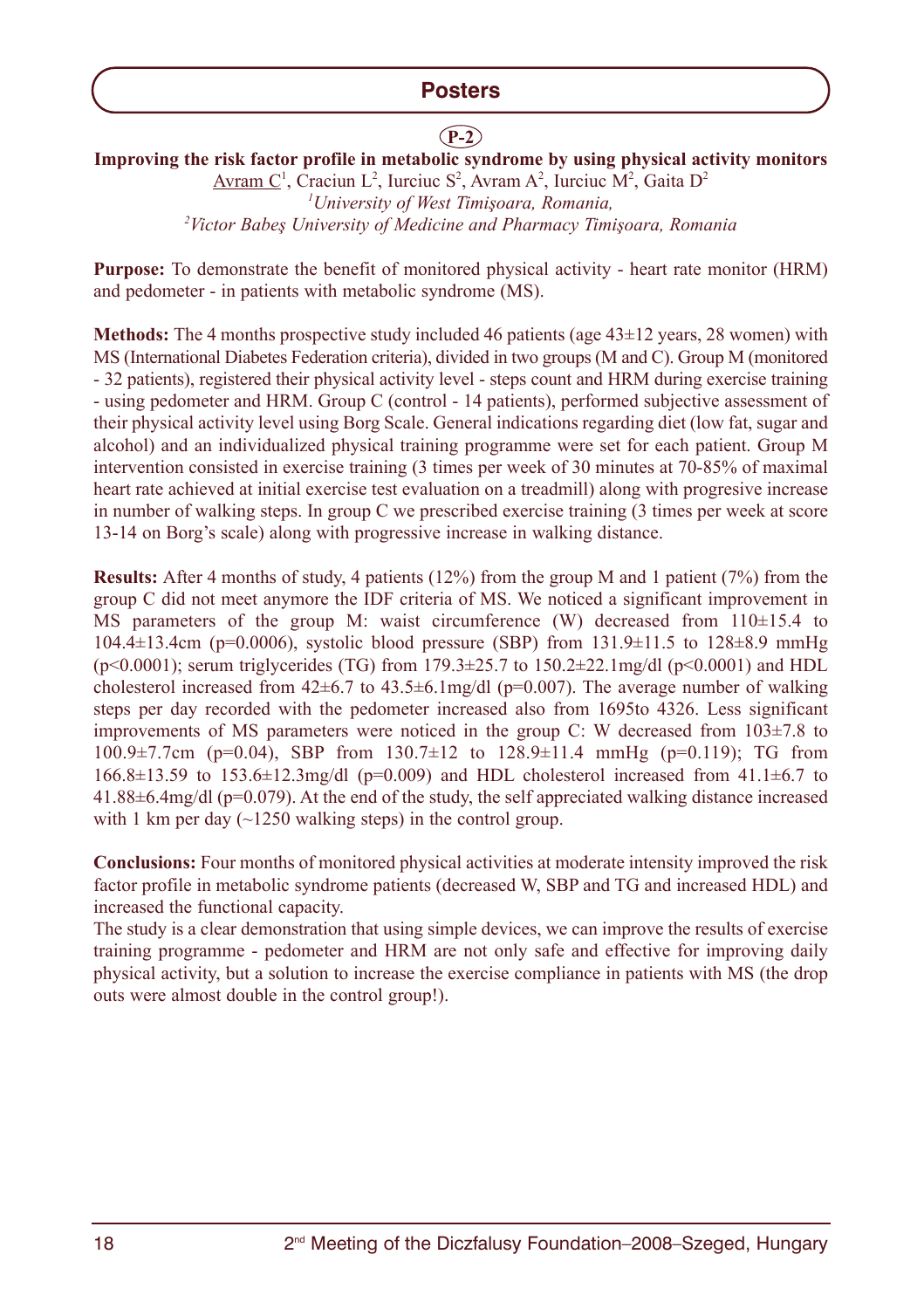# **P-3**

**Significance of 3D-volumetry in gynecology**

Szabolcs Bózsa, Csaba Busznyák, József Bódis, László Halvax,

Miklós Koppán, Antal Arany, Miklós Vizer

*Department of Obstetrics and Gynaecology, Medical School, University of Pécs, Hungary*

**Summary:** Postoperative partial or complete urinary retention may develop after radical gynecologic interventions. Dysfunction of the urinary bladder may cause urinary retention and increases the incidence of postoperative urinary tract infection. Sonographic assessment of the residual volume of the urinary bladder is an exact, non-invasive, and reproducible method. The authors report on a six-month prospective study of patients with cervical cancer who have undergone radical abdominal hysterectomy (n=17) at the Department of Obstetrics and Gynecology of the University of Pécs and estimated the amount of postoperative residual urine after voiding with two different methods of three-dimensional sonographic volumetry (VOCAL and XI VOCAL) (n=35) and with exact measurement of the retained urine by the catheter. In addition, the authors tested and compared the feasibility and the accuracy of the two different sonographic methods in an in vivo organ-volume estimation and validated the XI VOCAL method in an in-vivo setting. Three-dimensional sonographic volume determination of postoperative urinary retention with the application of the VOCAL- and XI VOCAL- softwares correlated significantly with the actual amount of the retained urine measured by catheterization. If the amount of the retained urine did not exceed 350 mls, the accuracy of the XI VOCAL method was superior to that of the VOCAL. In case of postoperative urinary retention following radical hysterectomy both non-invasive three-dimensional sonographic methods are appropriate for the correct volume determination of the retained urine. With their clinical application we may decrease the number of unnecessary urinary bladder catheterization, reduce the incidence of iatrogenic urinary tract infection, and thus permit a better postoperative comfort for patients.

**Key words:** Three-dimensional ultrasound, volumetry, XI VOCAL, urinatry bladder

**P-4**

# The roles of  $\alpha_2$ -adrenoceptor subtypes in the control of cervical resistance in the **late-pregnant rat**

Adrienn Gál, Róbert Gáspár, Eszter Ducza, Renáta Minorics, Anna Klukovits, Márta Gálik, George Falkay

*Department of Pharmacodynamics and Biopharmacy, Faculty of Pharmacy, University of Szeged, Szeged, Hungary (adrienngal@pharm.u-szeged.hu, falkay@pharm.u-szeged.hu)*

**Background and purpose.** The roles of the  $\alpha_2$ -adrenoceptor ( $\alpha_2$ -AR) subtypes ( $\alpha_{2A}$ -,  $\alpha_{2B}$ - and  $\alpha_{2C}$ -ARs) in the regulation of cervical resistance have not been investigated. The aim of the present study was to identify these receptors in the late-pregnant cervix and determine their functions *in vitro* in the rat.

**Experimental approach.** The expressions of the  $\alpha_2$ -AR subtypes were determined by means of RT-PCR and Western blotting techniques. The changes in cervical resistance due to subtype-selective antagonists were investigated in stretching tests (isolated organ studies) *in vitro*, which experiments were carried out in the presence of noradrenaline ( $10^{-5}$  M), doxazosine ( $10^{-6}$  M), propranolol ( $10^{-5}$  M), and the  $\alpha_2$ -AR subtype selective antagonists (BRL 44408 for  $\alpha_{2A}$ -AR, ARC 239 for  $\alpha_{2B}$ -AR, spiroxatrine for  $\alpha_{2C}$ -AR) (10<sup>-6</sup> M). The cAMP enzyme immunoassay technique was used to detect the level of cAMP following stimulation of the  $\alpha_2$ -ARs.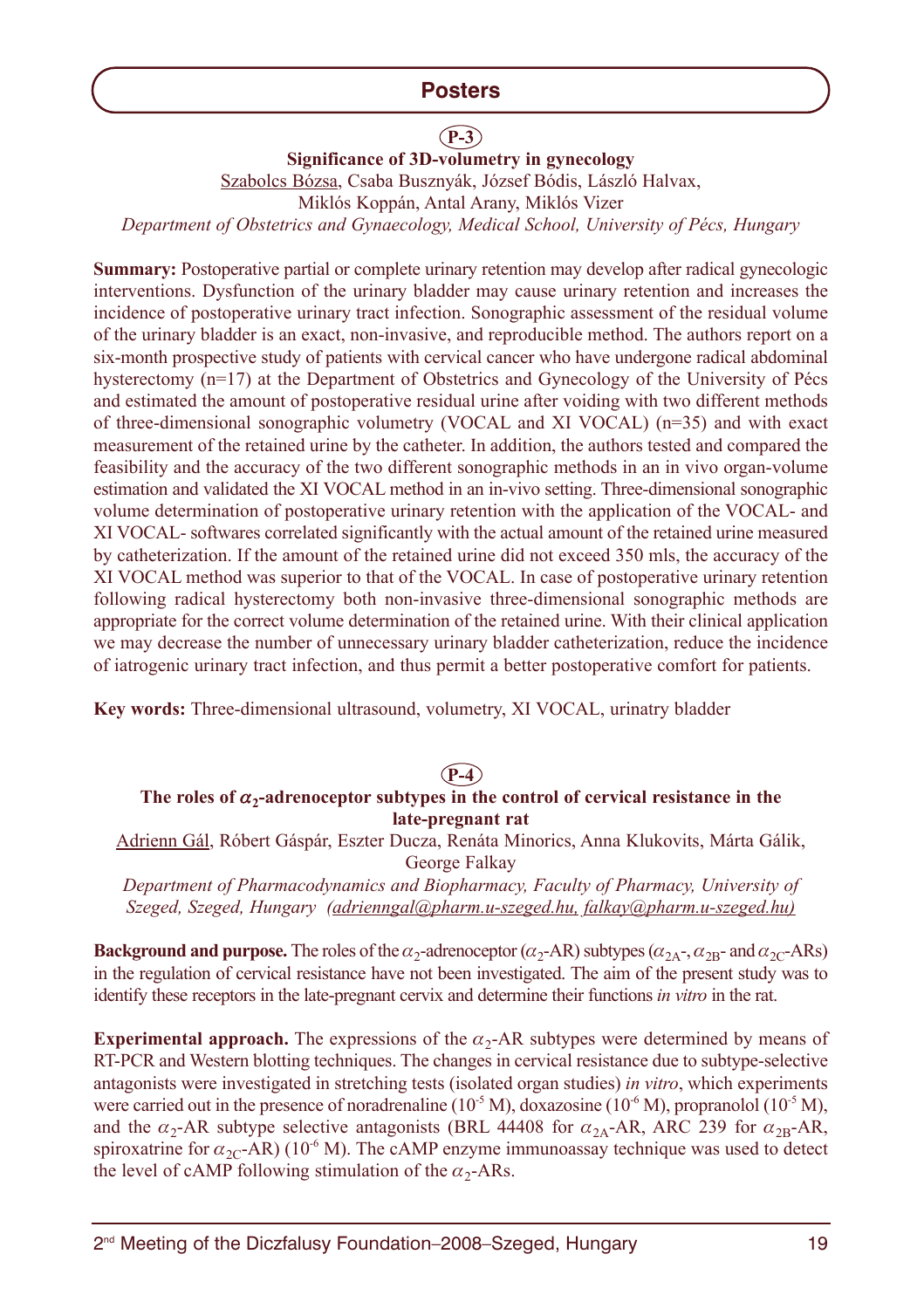**Key results.** On the investigated days (days 18, 20, 21 and 22 of pregnancy), the RT-PCR and Western blot studies revealed the expressions of all three  $\alpha_{2}$ -AR subtype mRNAs and proteins. On day 18, the presence of ARC 239 enhanced the resistance, while the opposite effect was found on day 20. On day 21, the presence of spiroxatrine increased the resistance. No changes in resistance by the antagonists were observed on day 22. These results were completely supported by the changes in intracellular cAMP levels.

**Conclusions and Implications.** We presume that the  $\alpha_{2A}$ -ARs play a highly predominant role in the regulation of the cervical resistance on days 18-21. Depending on the day of pregnancy, stimulation of the  $\alpha_{2A}$ -ARs resulted in opposite effects. This fluctuation can be explained by the changes in the  $G_i/G_s$ -activating property of the  $\alpha_{2A}$ -ARs, and a putative cooperation with the  $\alpha_{2B}$ -ARs. These findings could have important implications in the understanding of the routing of cervical resistance.

# **P-5**

# **Investigation of uterine-relaxing effect of nifedipine on late-pregnant rat myometrium** *in vitro*

J. Hajagos-Tóth, R. Gáspár, G. Falkay *Department of Pharmacodynamics and Biopharmacy, Faculty of Pharmacy, University of Szeged, Szeged, Hungary (judittoth@pharm.u-szeged.hu)*

Calcium antagonists inhibit contractile activity of myometrial smooth muscle. The aims of this study were to investigate the effect of nifedipine on uterine contractions on different days of pregnancy and the uterine relaxing action of the nifedipine-β-agonist combination in rat *in vitro*.

Uteri were removed from 15-, 18-, 20- and 22-day-pregnant Sprague-Dawley rats. Contractility assays were performed in isolated organ system; rhythmic contractions were evoked by 25 mM and 100 mM KCl and non-cumulative concentration-response curves were constructed in each experiment.

Nifedipine blocked both the 25 and 100 mM KCl-induced uterine contractions *in vitro*. In the presence of 25 mM KCl the maximum relaxing effect of nifedipine was the most marked on day 22. In case of contractions induced by 100 mM KCl the blocking effect of nifedipine was moderated, by 100 mM KCl the inhibitory action was the highest on day 15, but later this action was quite weak.

The progesterone pre-treatment did not alter the relaxing effect of nifedipine, additionally; its effect became weaker on contractions induced by 100 mM KCl.

Although low concentrations of terbutaline ( $10^{-7}$  or  $10^{-8}$  M) combined with nifedipine did not alter the maximum effect of nifedipine, but shifted the nifedipine inhibitory curves to the left suggesting that the same effect can be achieved with less concentration of nifedipine, if the two compounds are combined.

We can conclude that uterine relaxing effect of nifedipine is maintained during the last period of pregnancy, especially in the presence of  $\beta$ -mimetics.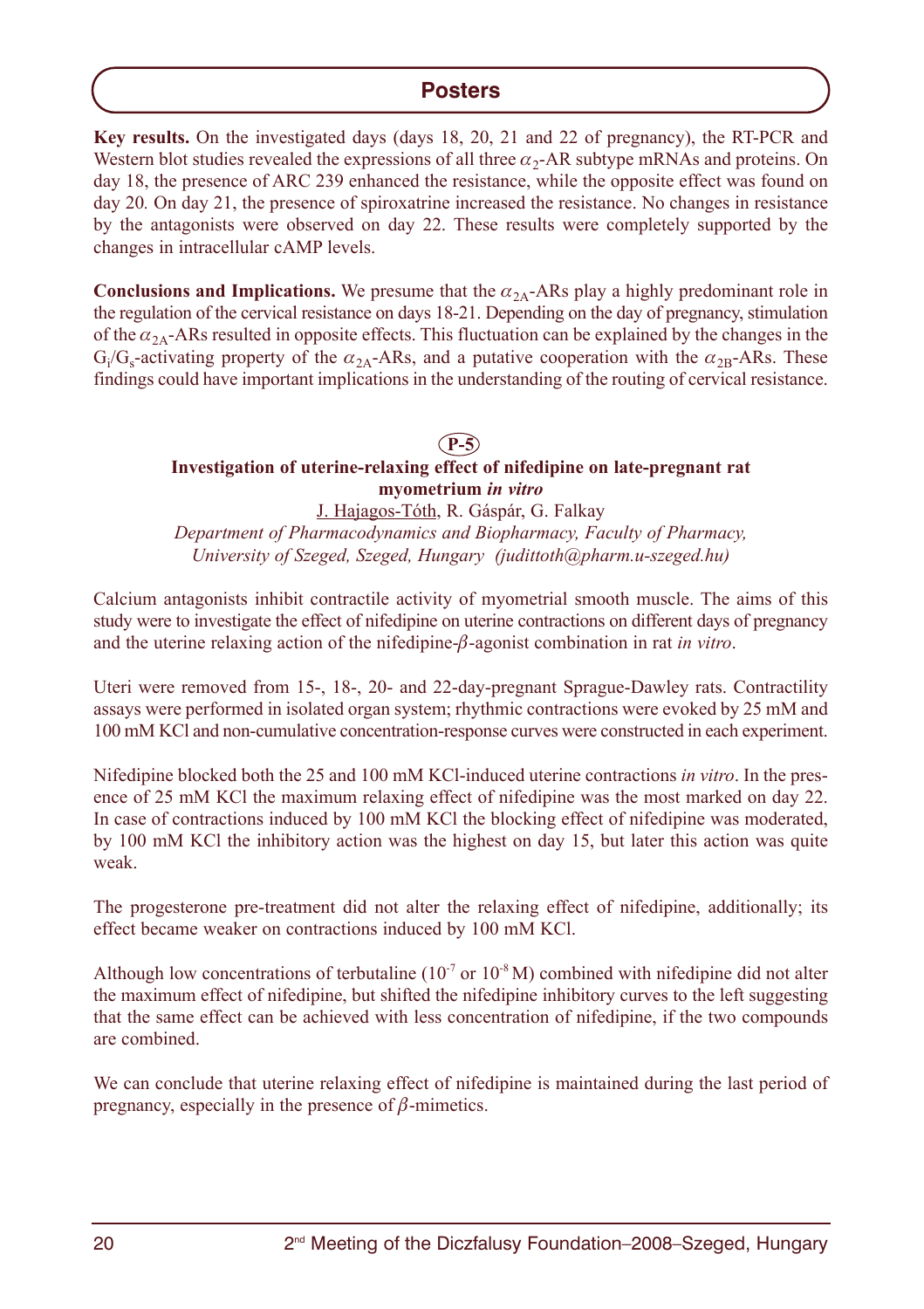# **P-6**

# **Prevalence of depression in different groups of obstetric-gynecological patients in the North-Eastern Hungary**

B. Kozma<sup>1</sup>, Zs. Török<sup>1</sup>, S. Marton<sup>2</sup>, P. Szeverényi<sup>1</sup> Department of Obstetrics and Gynecology<sup>1</sup>, Department of Sociology<sup>2</sup> *University of Debrecen, Hungary*

Depression is a common illness in Hungary as well. The authors try to estimate the prevalence of depression among various patients of the Department of Obstetrics and Gynecology, University of Debrecen. 2615 patients were examined with questionnaire methods. The sample composed of the following groups: 725 women on the  $3<sup>rd</sup>$  day post partum; 165 women 6 month post partum; 355 women from the general outpatient gynecological unit; 269 patients before a gynecological operation; 468 women who underwent hysterectomy; 633 patients from the menopausa outpatient unit. The Beck Depression Inventory, the Edinburgh Postnatal Depression Scale and the Greene Climacteric Scale were used. The frequency of maternity blues was 29.8%. The ratio of patients who assessed themselves as moderately or seriously depressed was 6.7% among the patients 6 months after delivery; 12.2% among the patients from the general gynecological outpatient unit; 10.4% among patients before a gynecological operation; 18% in the posthysterectomy group; 29.1% in the perimenopausal group. The frequency of moderate and serious depression measured with BDI in the whole group was 15.3%. The mean value of BDI was 10.35, which is significantly higher than the average value of the Hungarian female population (8.74). Depression remains mostly unrecognized because gynecologists do not take it into consideration.

# **P-7**

**Pregnancy induced hypertension,** *in vitro* **fertilization and mothers age – is there a link?** Dunja Loncar<sup>1</sup>, Vesna Kopitovic<sup>1</sup>, Aleksandra Trninic-Pjevic<sup>1</sup> and Aleksandra Vejnovic<sup>2</sup> *1 Clinic of Gynecology and Obstetrics Novi Sad, Clinical Center of Vojvodina, Serbia, 2 Medical Faculty Novi Sad, Serbia*

AIM OF THE STUDY. The aim of our study was to compare the incidence of pregnancy induced hypertension (PIH) in parturients from the *in vitro* fertilization programe (IVF) and in parturients who conceived spontaneously, from the mothers age aspect.

PATIENTS AND METHODS. The study comprised of 60 parturients from the IVF programe and 60 parturients from the general population. Our study was matched for: mothers age, baby gender, season and the calendar year. The youngest woman was 23 and the eldest was 44 year old. The mean mothers age was 33,00.

RESULTS. PIH was diagnosed in 17.50% out of 120 women. In the study group, there was 18.33% women with PIH (63.64% were elder than 34). In the control group,16.67% parturients was diagnosed with PIH, but all women were elder than 35. We have not found statistically significant difference in the distribution of PIH in the study and the control group ( $\chi^2$ =0.00;p>0.975). We found a high statistically significant difference in occuring PIH according to the mothers age, between the groups  $(\chi^2=7.94; p<0.005)$ , and also a statistically significant difference in the PIH incidence in mothers from two groups, when women were elder than  $34: \chi^2 = 5.70; p < 0.05$ .

CONCLUSIONS. Our main conclusion is that the mothers age is not so important risk factor for occuring PIH after IVF programe, as it is in parturients who conceived spontaneously. So, PIH as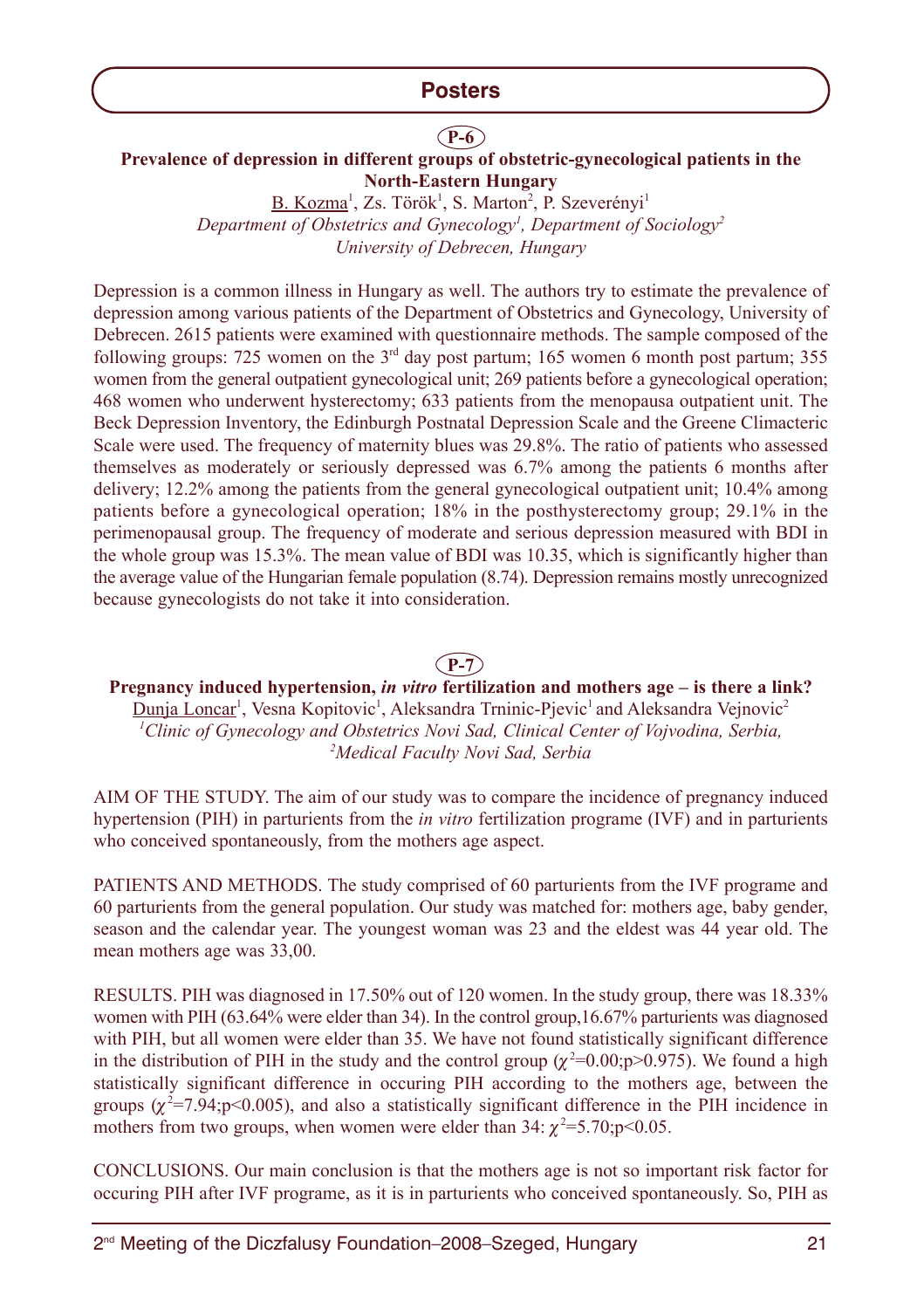disease in general population, could be predominantly in the link with the mothers age – while the occurence of PIH after IVF programe, beside mothers age, might be also in strong connection with some aspects of the IVF programe itself (ovulation induction, laboratory factor etc). Similarly and indirectly, we can conclude that perhaps there are «more than one kind» of the entity called: Pregnancy induced hypertension.

Key words: Pregnancy induced hypertension, Fertilization *in vitro*, Age

## **P-8 Progesterone decreases the relaxing effect of BRL37344, a** β**3-adrenergic receptor agonist in the pregnant rat myometrium**

Renáta Minorics, Róbert Gáspár, Adrienn Gál, Anna Klukovits, George Falkay *Department of Pharmacodynamics and Biopharmacy, University of Szeged, Szeged, Hungary*

Tocolytic therapy is one of the main unanswered questions of the obstetrical practise. Recently promising results have been published about the function of the  $\beta_3$ -adrenergic receptor  $(\beta_3$ -AR) in the regulation of the motor activity of the human myometrium. But all important questions about the mechanism of the  $\beta_3$ -AR action in the pregnant myometrium can not be answered by human investigations.

Our aim was to assess whether the  $\beta_3$ -AR also possess essential role in the regulation of the uterine contractility in pregnant rats like in humans. Moreover the influence of progesterone treatment on the function of the  $\beta_3$ -AR was also investigated.

The experiments were carried out on pregnant, female Sprage-Dawley rats on the gestational days 18, 20, 21 and 22. The expression of the  $\beta_3$ -AR mRNA and protein was detected by RT-PCR and western blot technique, respectively. The *in vitro* uterus-relaxing effect of BRL37344, a selective  $\beta_3$ -AR agonist was studied in isolated myometrial rings. To detect the activity of the second messenger system, myometrial cAMP accumulation was measured with a commercial cAMP Enzyme Immunoassay Kit. The effect of a 7-day long progesterone treatment was additionally investigated in the same circumstances.

The presence and the functional activity of the  $\beta_3$ -AR were proved in the late-pregnant rat myometrium. The maximal dose-dependent uterus relaxing effect of BRL37344 was detected at term in the rat likewise in humans. The order of magnitude of the relaxing action is regarded moderate. The expression of  $\beta_3$ -AR protein and mRNA remained unchanged during the investigated days. The administration of progesterone had no effect on the  $\beta_3$ -AR mRNA expression and the maximal relaxation effect of BRL37344, but shifted the dose-response curve to the right and decreased the synthesis of the second messenger, cAMP.

In the light of our results it can be concluded that the  $\beta_3$ -AR plays an additional role in the regulation of the contractile activity of the pregnant rat uterus. The inhibitory effect of progesterone on the functional activity of  $\beta_3$ -AR might have important consequences in the case of human application if this effect will be demonstrated in pregnant human myometrial tissue.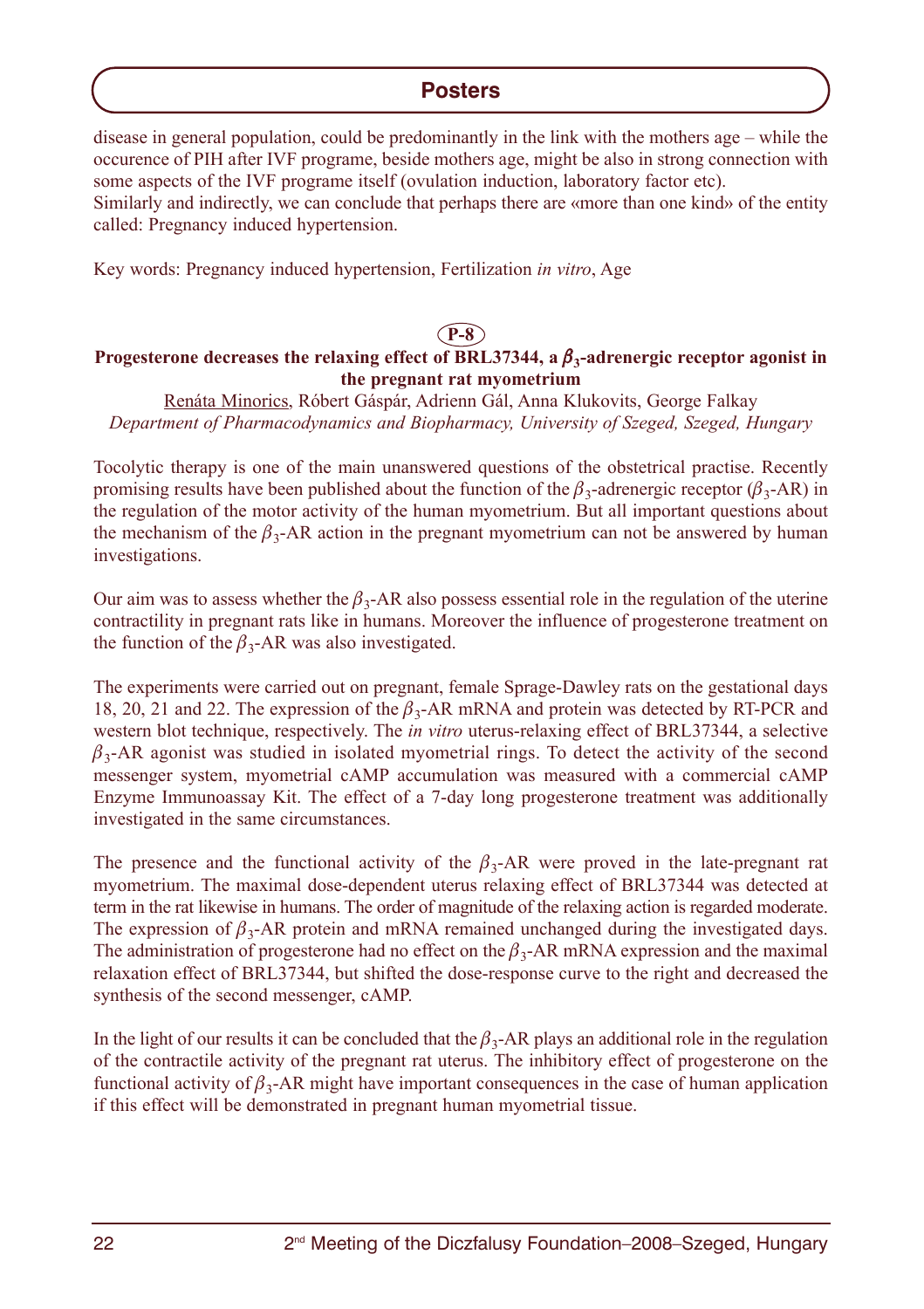# **P-9**

# **Congenital heart defects and other anomalies in fetuses with increased nuchal translucency and normal karyotype**

L. Orosz, J. Lukács, M. Szabó, T. Kovács, I. Zsupán, Z. Tóth, O. Török *Department of Obstetrics and Gynecology, University of Debrecen, Hungary*

**Objectives:** The association between increased nuchal translucency (NT) and chromosomal aneuploidies is well known. Several studies have shown that in euploid fetuses with increased NT thickness the risk of congenital heart defects, other structural anomalies and fetal death is increased. The aim of this study was to examine the prevalence of these anomalies according to NT thickness.

**Methods:** From the database of our Genetic Counseling Clinic cases with an NT measurement $> = 95<sup>th</sup>$ centile and normal karyotype were collected and followed up between January 2001 and December 2005. Follow-up of live-born children was by questionaries sent to parents and rewiews of medical records. The rate of different anomalies were analyzed in different NT groups.

**Results:** The outcome of 99 cases could be followed up out of 119 pregnancies. In the group with NT between 95<sup>th</sup> and 99<sup>th</sup> centiles two cases with minor heart problems were identified (10.5%,  $2/19$ ). The rate of major cardiac defects proved to be 13.5 % (5/37) in the group with NT between 3.5-4.4mm, and 20% (7/35) in the group with NT>=4.5mm. The rate of other structural anomalies were 26%, 32 % and 34% in the different groups respectively (altogether 27 minor, 10 major). Among the 27 healthy children with various minor health problems not related to the presence of increased nuchal translucency there were 5 cases with hydrocele. In 2 of them it was associated with unilateral inguinal hernia but in 3 it was isolated. In the whole study population eight cases (8.08%) ended up in misscarriage or intrauterine death.

**Conclusion:** The prevalence of major cardiac defects as well as other major anomalies increases with fetal nuchal thickness. These data can be used when counseling parents with pregnancies with increased fetal NT. Specialist fetal echocardiagraphy should be offered in the second trimester together with other follow-up investigations. Despite the numerous investigations the exact etiology of increased NT remains unknown. The relatively high prevalence of hydrocele in the newborns in our material raises the question wheather it is related to the presence of NT in the fetal period because of abnormal lymphatic development or alterations in the extracellular matrix. Further long term follow-up studies could probably contribute to find explanation on the etiology of increased NT in the first trimester.

# **P-10**

**Human chorionic gonadotropin does not influence the intracellular calcium ion concentration in human endothelial cells**

Péter Paragi, Levente Sára, Péter Tóth, Attila Pajor *2nd Department of Obstetrics and Gynecology, Semmelweis University, Budapest, Hungary*

**Introduction:** Human chorionic gonadotropin (hCG) is a very important growth and differentiation factor during early pregnancy. Several investigators analysed extragonadal functional hCG/LH receptors. Human chorionic gonadotropin has actions through various signal transduction-pathway. Adaptation of the uterine vasculature to the rising needs of the fetus occurs for both angiogenesis and vasculogenesis. Human chorionic gonadotropin was described to play a possible regulatory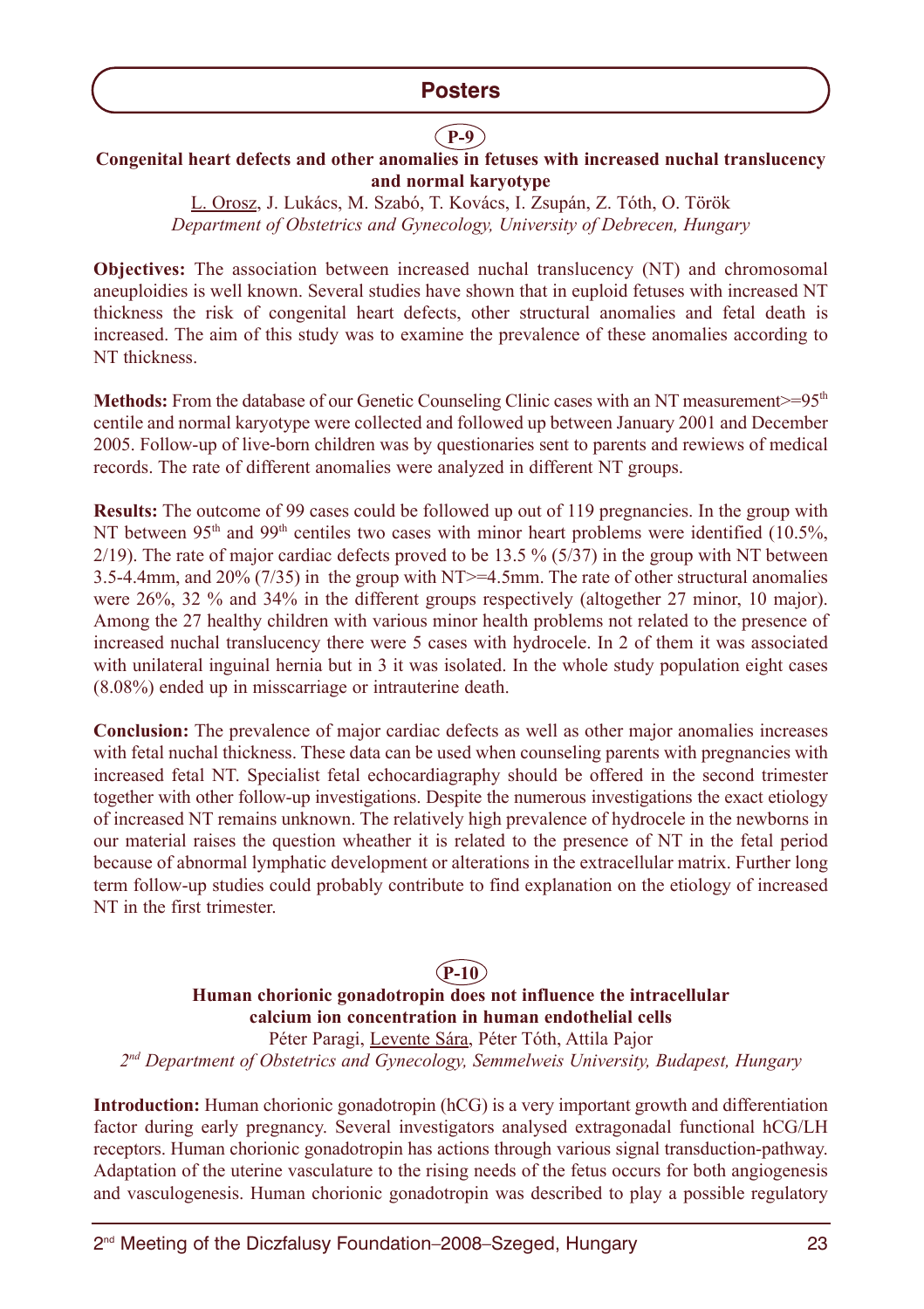role in placental angiogenesis. It has been demonstrated, that one pathway of angiogenesis is cAMP-protein kinase A system. Analogous with other actions of hCG, we investigated another second messenger system of the human chorionic gonadotropin in connection with the regulation of angiogenesis. The aim of our study was whether hCG may influence the intracellular calcium concentration in human umbilical vessels` endothelial cell culture.

**Materials and methods:** Human umbilical cords were collected from deliveries by caesarian section. Endothelial monolayer cell culture was prepared from umbilical vessels. The cell culture was treated with hCG, and we measured the intracellular calcium ion concentration with fluorescent confocal microscopy. In a second constellation we measured the calcium ion current with patch clamp technique in the endothelium.

**Results:** There was no significant release in the intracellular calcium ion concentration in endothelial cells through the effect of human chorionic gonadotropin.

**Discussion:** the action of human chorionic gonadotropin on human umbilical vessel endothelial cells is not by the second messenger of calcium but another mechanism of signal transduction. In order to understand the effect of human chorionic gonadotropin hormone on umbilical vessels` endothelium further investigations are requested.

# **P-11**

# **Epidemiological data of induced abortion at the Department of Obstetrics and Gynaecology of Szeged in the last six months**

Márta Szûcs, György Bártfai

*Department of Obstetrics and Gynaecology, University of Szeged, Szeged, Hungary*

Despite the fact that modern contraceptive methods are widespread in Hungary as well as in other EU member countries, the rata of induced abortion is rather high in our country. Asurvey was conducted on the object above among women who are seeking for induced abortion. In Szeged after integration of the Obstetrical Hospital induced abortions are only performed at the Department of Ob&Gyn University of Szeged.

The aim of our study is to gain information of the social, economical and medical background of those women who are requesting induced abortion.

The questionnaire consists of different type of questions regarding to general data, menstruation, contraception use, abortion and child bearing.

The survey started in March 2008. Since then 209 questionnaires were fulfilled. I wish to represent the epidemiological data based on the 209 questionnaires.

# **P-12**

# **Hormonal contraception use in women with migraine headache**

<sup>1</sup>Márta Szűcs, <sup>2</sup> Délia Szok, <sup>1</sup>György Bártfai.

<sup>1</sup>Department of Obstetrics and Gynaecology, Director: Attila Pál; <sup>2</sup>Department of Neurology, *Director: László Vécsei, University of Szeged, Szeged, Hungary*

#### **Objectives**

Migraine, as a primary headache is often found in young women in reproductive period. Nowadays most women prefer to use hormonal contraception methods, namely "antibaby pills". It is known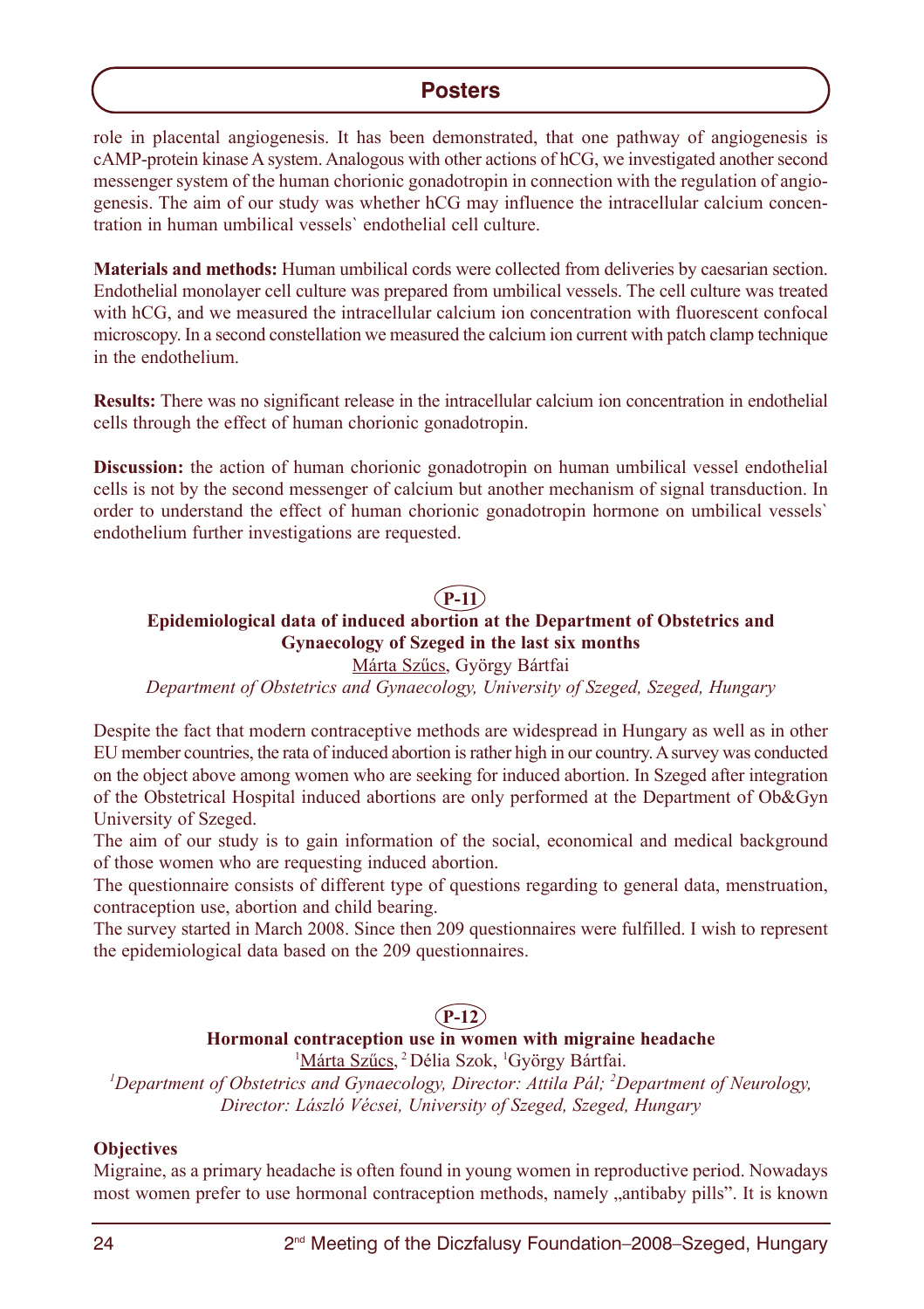that using these hormone-contained tablets can influence headache course. In our clinical study we assessed the effects of combined oral contraceptives (COC) to migraine in Hungarian women.

## **Methods**

With approval of the local ethical committee (University of Szeged, Szeged, Hungary) questionnaires containing 25 questions were delivered by postal way to the patients. Questions referred to menstrual cycle, to features of headache, and to contraception habits. 265 questionnaires were sent out, and 166 came back. The migraine patients were 20-45 year old, and they are the patients of the Headache Centre of the Department of Neurology, University of Szeged, Szeged, Hungary.

## **Results**

The response rate of the sent-out questionnaires was 62,6%. Based on data from 166 questionnaires, 62 women did not use COC who had been excluded. 104 out of 166 women migraineurs, who used COC, the migraine worsened in 39,4% (41 cases), did not change in 55,7 % (58 cases), and improved in 5 cases (4,8%).

# **Conclusion**

The response rate of the applied postal written interview was good (62,6%). In our study the effects of the combined oral contraceptives on the migraine headache were: mostly no change, in one-third of our patients worsening, and only in a few cases improving. This data is in correlation with other similar clinical studies.

## **References**

- 1. MacGregor EA. Migraine in women. Martin Dunitz, London, UK, 1999.
- 2. Ashkenazi A, Silberstein SD. Hormone-related headache: pathophysiology and treatment. CNS Drugs 2006;20;125-141.
- 3. Curtis KM, Mohllajee A, Peterson HB. Use of combined oral contraceptives among women with migraine and nonmigrainous headaches: a systematic review. Contraception 2006;73:189-194.

# **P-13**

# **Functional investigation of pregnancy-induced denervation of the rat during generalized inflammation**

## Gábor Csík, István Zupkó, George Falkay

*Department of Pharmacodynamics and Biopharmacy, University of Szeged, Szeged, Hungary*

**Introduction**. Pregnancy induces a profound degeneration of all the nerves (adrenergic, cholinergic and peptidergic) supplying both the myometrium and the uterine vasculature. Generalized inflammation is believed to increase the contractility of the pregnant myometrium, meaning a risk factor for premature delivery. As adrenergic system is involved in the regulation of uterine motor activity, the effect of inflammation could be mediated through the modulation of the denervational procedure. The aim of the present study was the functional investigation of the interaction of pregnancy-induced adrenergic denervation and generalized inflammation. The degeneration of adrenergic fibers was assayed by superfusion technique. The consequences of the denervation and inflammation were characterized by generation of concentration – response curves on isolated uterine rings as a function of gestational age.

**Material & Methods**. Generalized inflammation was elicited in SPRD rats by subplantar administration of 0.5 mg killed Mycobacterium butyricum before 14-21 days of the experiments. All experiments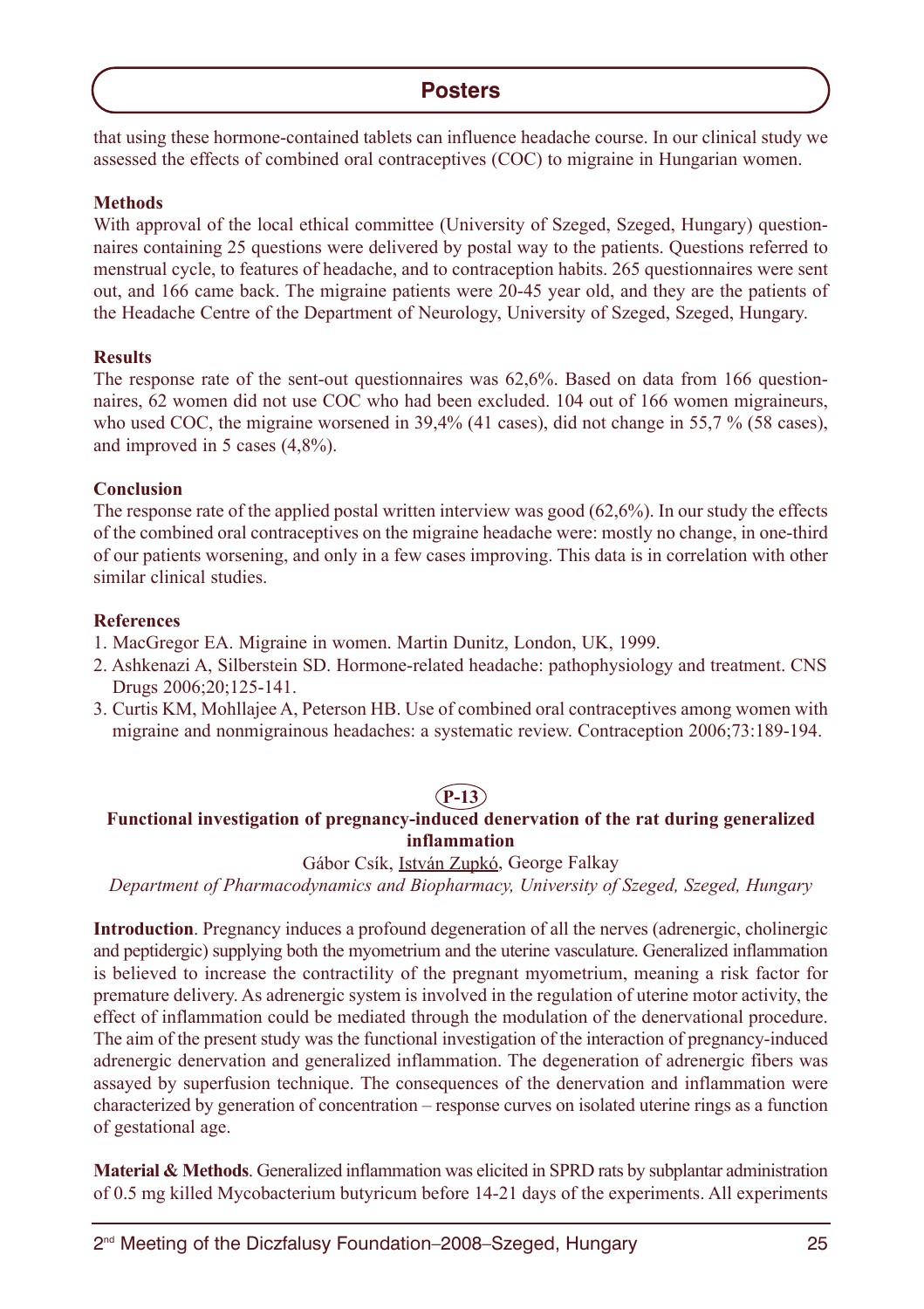were performed with samples from nonpregnant, mid-pregnant (day 14) and late pregnant (day 21) animals. Superfusion studies were performed with myometrial samples saturated in  $[3H]$ noradrenaline. Buffer was perfused through them for collection of 22 three-minute fractions and electric field stimulation (EFS) was applied during  $5<sup>th</sup>$  and  $15<sup>th</sup>$  fractions. Radioactivity of the fractions was measured as well as that of the remaining myometrial sample after solubilization. The effects of adrenergic agonists (noradrenaline and terbutaline) were investigated by cumulative dose response curves on isolated uterine rings. In a separate set of experiments EFS was applied to isolated rings for further description of gestational denervation. At least 5 independent experiments were used for statistical evaluation of the results.

**Results**. The myometrial [3H]noradrenaline uptake and electrically induced liberation as well as electrically induced contractions were substantially decreased by inflammation. The effects of adrenergic agonists on the myometrial contractility were modified in the presence of systemic inflammation. The contractility of the myometrium was shifted toward a higher motor activity when exposed to exogenous sympathomimetics

**Conclusion**. Pregnancy-induced adrenergic denervation is more pronounced in the presence of generalized inflammation. As a consequence, the motor activity is increased and terbutaline exerts a decreased relaxant effect on the myometrium. It is concluded that the increased uterine contractility is – at least partly – mediated through the adrenergic system.

# **P-14**

## **Transvaginal endoscopy in the investigation of the infertile couple** A. Trninic Pjevic, V. Kopitovic, A. Bjelica, I. Bujas, D. Loncar *Department of Obstetrics and Gyneacology, Clinical Center of Vojvodina Novi Sad, Serbia*

Objective: The objective of this study is to evaluate the feasibility and acceptability of transvaginal endoscopy based approach, in One Stop infertility investigation.

Design and Methods: We present a prospective observational study. Infertility investigation involved interview with a couple, review of blood and semen analysis, pelvic ultrasound, diagnostic hysteroscopy and tranvaginal laparoscopy (TVL). Outcome measures were feasibility of investigations, findings, evaluation of a management plan.

Results: 160 couples met our selection criteria and attended the investigation. Hysteroscopy was successfully done in all cases, and in 91% of cases, pathology was treated in the same procedure. TVL failed in 8 women. The first five failures were in the first 25 procedures. We had two extraperitoneal bowel perforations, both were examined with laparoscopy immediately and severe endometriosis was found. After the reevaluation, the endometriosis could have been suspected but was overlooked and is considered as a part of a learning curve. The surgical treatment (laparoscopy) was suggested in 32% of women whom were found to have pelvic pathology. The investigation was well tolerated and all patients left the hospital 2-3 hours after the procedure. There were no readmissions.

Conclusion: The use of TVE in the infertility investigation is well tolerated, feasible but not suitable for all couples. Some laparoscopies are avoided and length of time needed for infertility investigation is considerable shortened.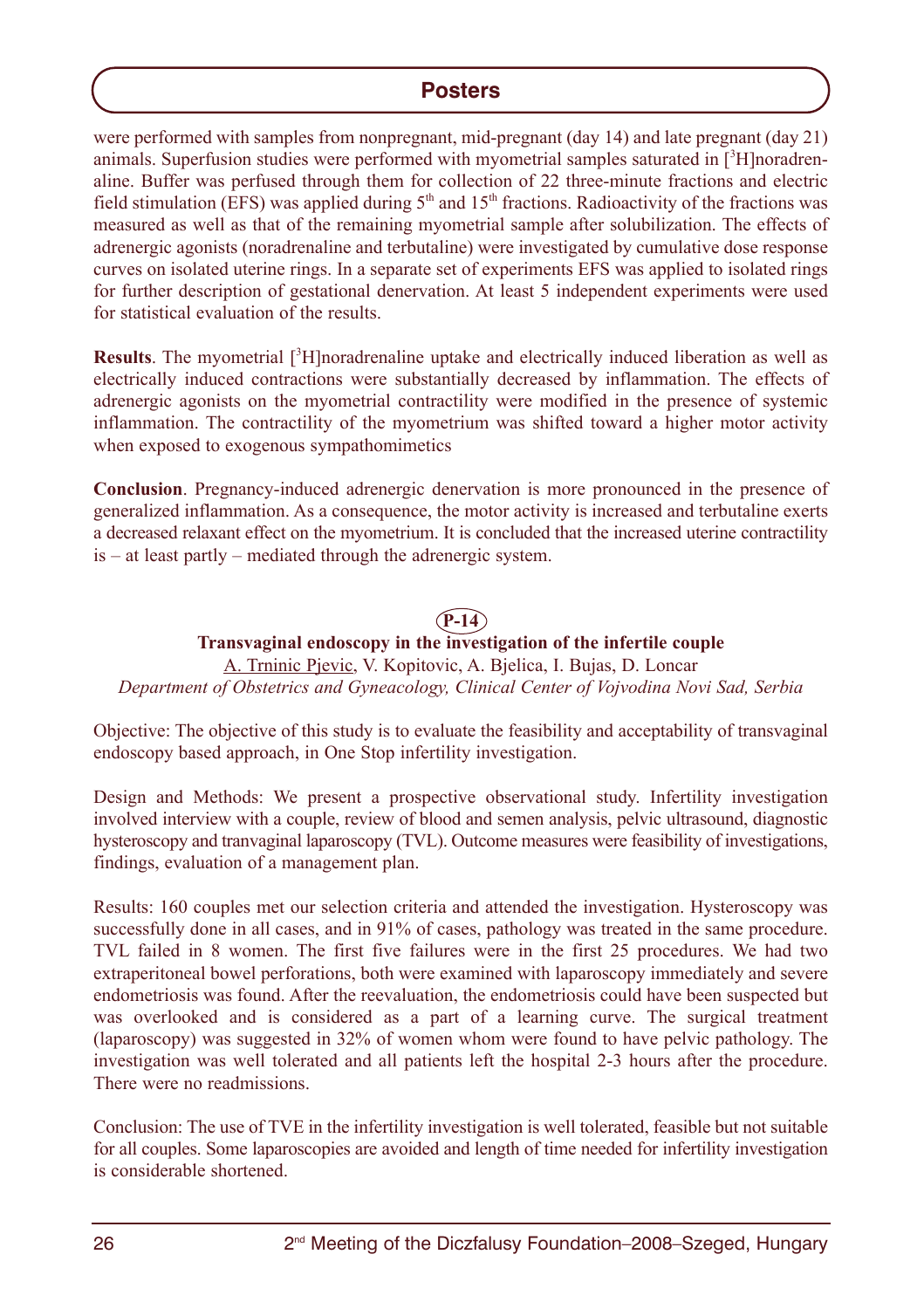# **Notes**